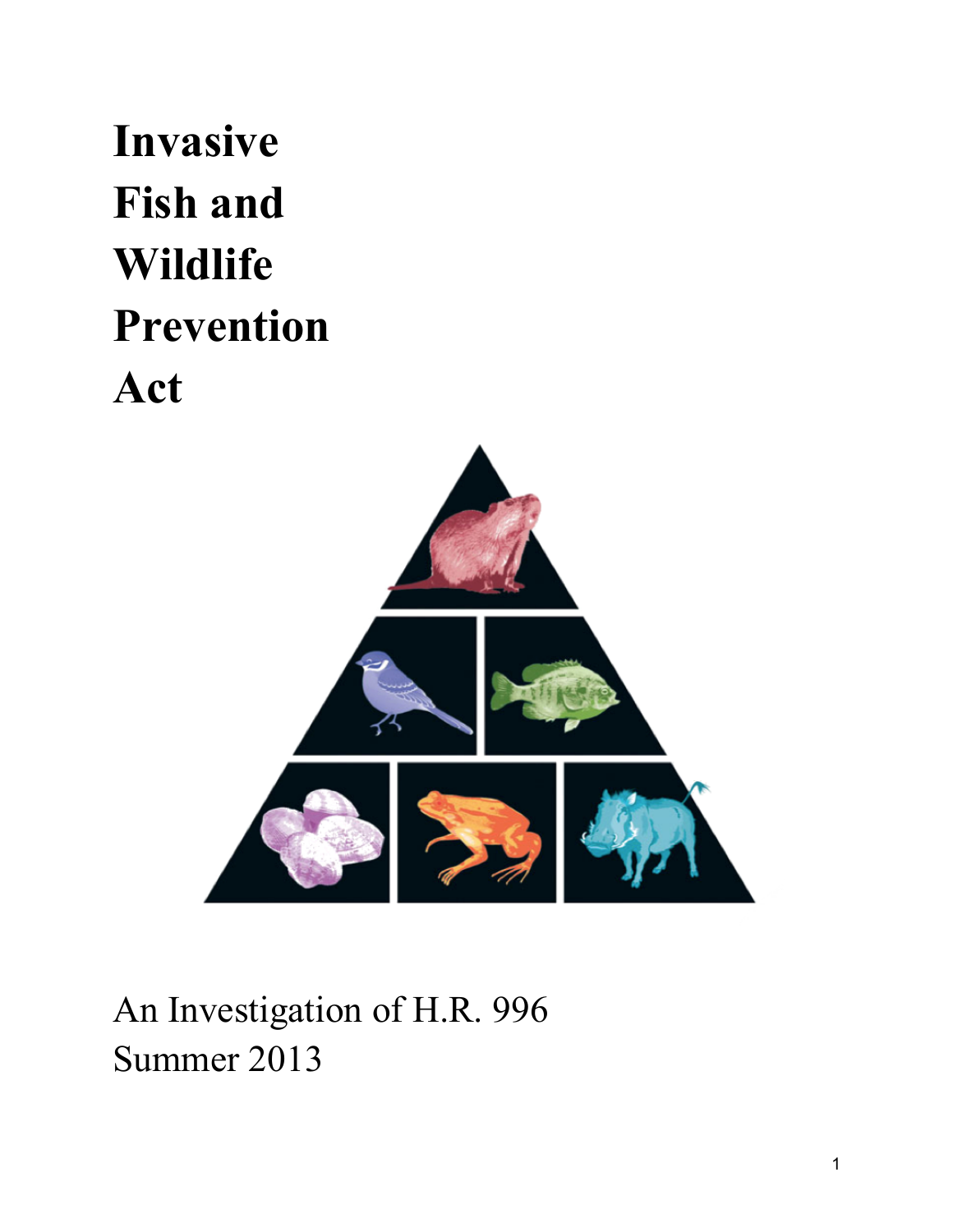#### ENVP U9229: Workshop in Applied Earth Systems Management

Columbia University: School of International and Public Affairs

Faculty Advisor: Dr. Robert Cook Manager: Swati Hingorani Deputy Manager: Paul Johnson Dannie Dinh Mou Jian Lee Maureen Loman Ilana Maccia Drew Morrison Ni Ni Jaclyn Rabinowitz Stephen Senter Deng Tiancheng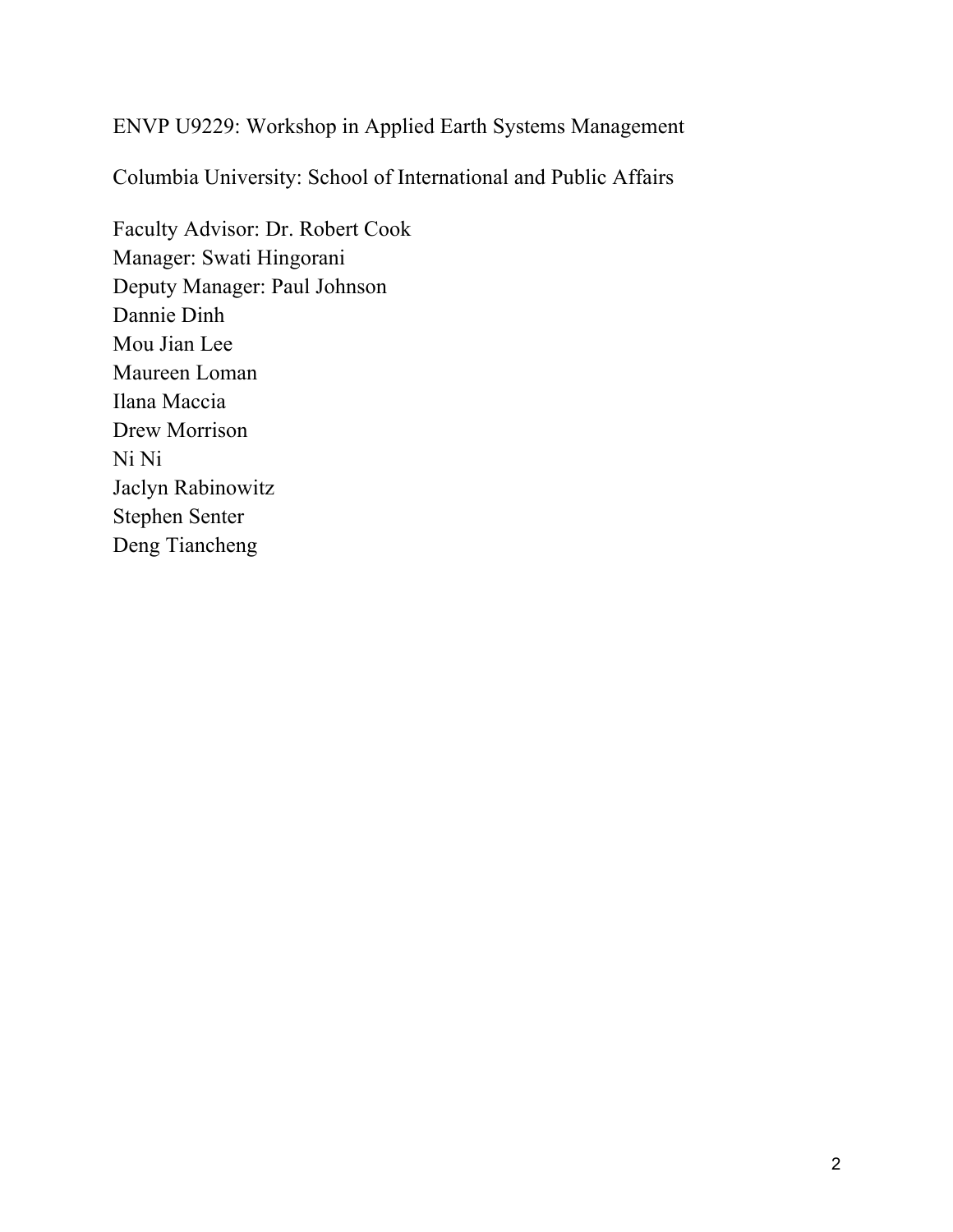# Table of Contents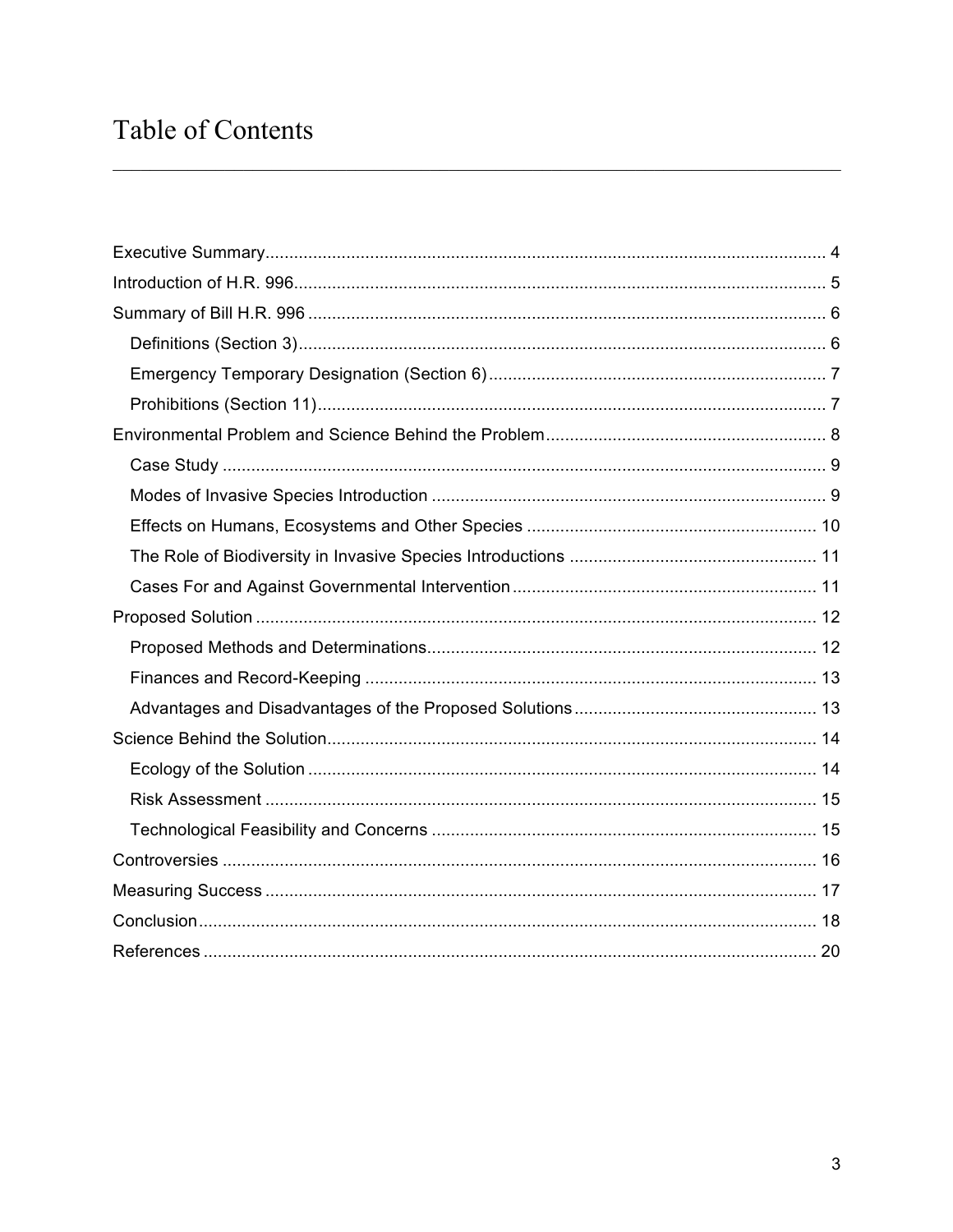Invasive species are a growing concern of the United States government as they pose substantial risks to the economy, the environment, and human health. This costs the United States \$120 billion each year for prevention and management (Pimentel et al. 2005).

 $\_$  , and the contribution of the contribution of the contribution of the contribution of  $\mathcal{L}_\text{max}$ 

*Pueraria lobata,* commonly known as Japanese Kudzu, has been deemed "the vine that ate the South". Introduced to the United States in 1876 to combat soil erosion, Kudzu, with the help of humans, has grown and spread over the entire Southeastern U.S. The plant can grow as much as one foot per day, up to a total of sixty feet during the growing season. Given this high productivity and competitive edge, it is able to drastically impact the ecosystem by smothering other plants through rapid vertical and horizontal growth patterns, reducing plant biodiversity. Today, Kudzu costs the United States over 500 million dollars annually in agricultural losses, damage to ecosystems, and remediation. 7.4 million acres have been rendered useless because of this invasive species (Forseth, Jr. & Innis 2004).

*Channa argus,* or the Northern Snakehead, is an extremely aggressive predatory fish that has the ability to travel and survive out of water for up to four days. Native to Eastern Asia, it currently has no natural predators in America. The species was accidentally released from a fish market in the 1990s, and has since been outcompeting native species in several local water systems. Listed as an injurious wildlife under the Lacey Act, this invasive species has recently cost the Maryland government approximately \$110,000 in damages (EEA 2005). The broader ecosystem effects of the Northern Snakehead have not been fully evaluated because it is a newly introduced species; however, due to its top predatory nature it should be controlled to prevent spread.

In March 2013, the Invasive Fish and Wildlife Prevention Act was proposed as a solution to the invasive species problem. In this report, H.R. 996 is analyzed using a variety of parameters to provide readers with a nuanced perspective of the bill and its potential to tackle the issue of invasives. We begin with a detailed examination of the science behind invasive species, then consider the different controversies and opposition. Next, the proposed solutions of the act are presented, along with the explanatory science. Finally, an assessment of the act's feasibility is discussed.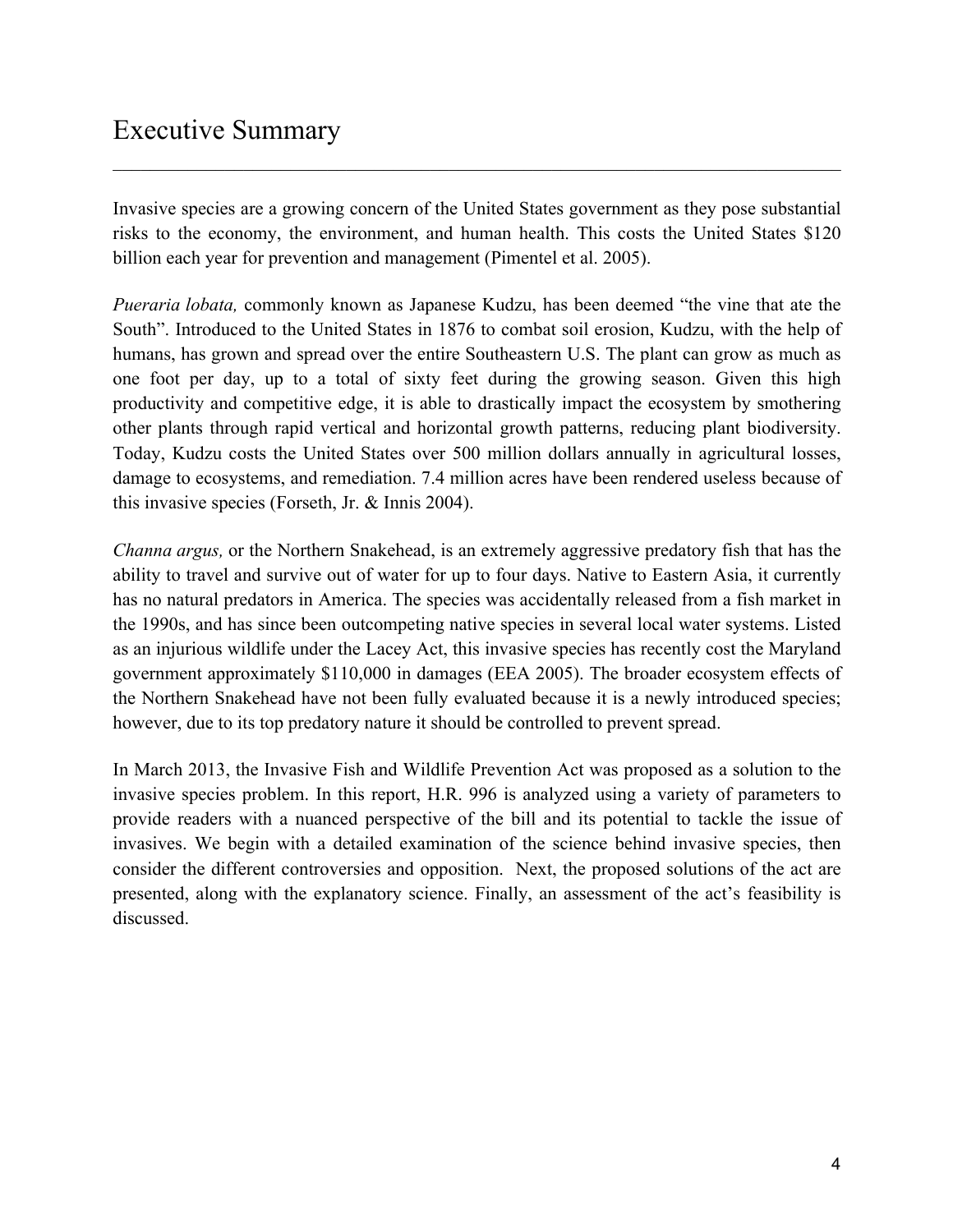The Invasive Fish and Wildlife Prevention Act was introduced into the House of Representatives on March 6, 2013 as H.R. 996. Representative Louise Slaughter has sponsored the bill and is backed by 30 cosponsors. H.R. 996 seeks to prevent the introduction and establishment of nonnative wildlife likely to cause harm in the United States. The U.S. Fish and Wildlife Service would serve as chief authority to monitor imported and existing species. The legislation proposes updated screening procedures with the option to designate harmful nonnative species as injurious. The simultaneous establishment of the Injurious Wildlife Prevention Fund would finance species management and would allow the legislation to be self-sustaining. The bill proposes monetary fines for violators, and an online database of the regulatory status for each nonnative species in the U.S. Enactment of H.R. 996 would reduce the economic costs, health impacts, and environmental losses that result from invasive species intrusions.

 $\_$  , and the contribution of the contribution of the contribution of the contribution of  $\mathcal{L}_\text{max}$ 

Louise Slaughter is a far left Democrat who has served as a Representative since 1987 in various New York state districts. She was originally motivated to advocate for natural resource protection from observing the Asian carp, an invasive fish known for altering food webs in the Great Lakes and Mississippi River. From her strategic work to combat Asian carp with the help of the Army Corp of Engineers, it is clear that Slaughter understands the importance of investing and protecting natural systems. Through introduction of invasive species legislation, Slaughter aims to protect United States ecosystems from the economic and environmental threats of invasive species (H.R. 996).

Twenty-eight organizations encouraged Louise Slaughter to improve regulation of wildlife trade and nonnative species invasions by sponsoring H.R. 996. They represented environmental, conservation, recreational, and religious organizations including: the Audubon Society, the National Wildlife Federation, the Nature Conservancy, and Alliance for the Great Lakes. Cosponsors support the effort to provide the U.S. Fish and Wildlife Service authority to make regulatory decisions to control the risks presented by nonnative wildlife (Brammeier et al 2012). In reference to the only existing invasive species legislation, the Lacey Act, Great Lakes United spokesperson, Jennifer Caddick, says, "This bill is a  $21<sup>st</sup>$  century solution that improves oversight for the trade of live animals by updating a law enacted 113 years ago" (PRNewswire 2013).

The bill is currently sitting in the following four committees: Fisheries, Wildlife, Oceans and Insular Affairs; the House Budget Committee; Crime, Terrorism, Homeland Security and Investigations; and the House Committee of Ways and Means. On June 20-21, 2013, the National Environmental Coalition on Invasive Species (NECIS) and the Wildlife Society met with Congressional members in Washington, D.C. to further discuss the impacts of invasive species (Zupic 2013). NECIS believes that there is bipartisan support to identify and shut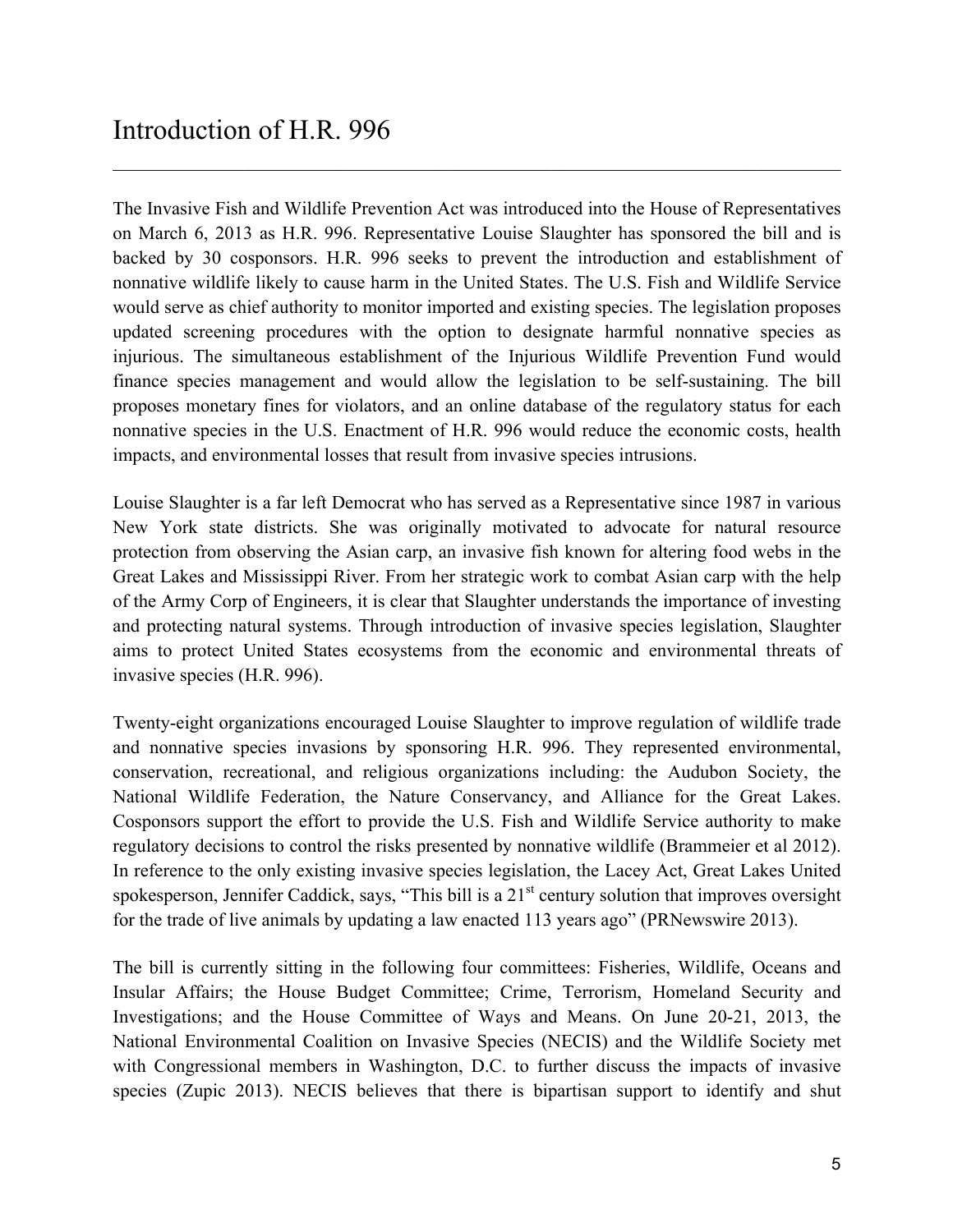pathways of "inadvertent introductions" of nonnative species through risk screening (NECIS 2013).

The bill currently remains immobile with a 5% chance of enactment.

# Summary of Bill H.R. 996

The purpose of the Invasive Fish and Wildlife Prevention Act is to "establish an improved regulatory process for injurious wildlife to prevent the introduction and establishment in the United States of nonnative wildlife and wild animal pathogens and parasites that are likely to cause economic or environmental harm, or, harm to human or animal health" (H.R. 996). A segmented overview of the bill text is outlined below:

 $\_$  , and the contribution of the contribution of the contribution of the contribution of  $\mathcal{L}_\text{max}$ 

#### *Definitions (Section 3)*

Roles played by the Director refer to the Director of the United States Fish and Wildlife Service and Secretary roles are played by the Secretary of the Interior. Importation of a nonnative species includes both attempts and actual introductions into any place subject to the jurisdiction of the United States. A native species is one that historically and/or currently occurs in the United States. This excludes species that were intentionally or unintentionally introduced by humans. Alternatively, nonnative wildlife taxon includes any family through subspecies of live animal, including reproductive material that is not native to the United States. Nonnative species born and/or raised in captivity also fall under this label. Approved wildlife sanctuaries are untaxed institutions that care for wild species as educational entities, but do not commercially trade or propagate animals.

#### *Proposals for Regulations of Nonnative Wildlife Taxon (Section 4)*

Any entity can submit a proposal for revised regulation of a taxon. Complete proposals will be published in the Federal Register for a 60-day public comment period and the Director will approve or disapprove in no more than 180 days. Approved species are designated as Injurious I or Injurious II.

#### *Scientific Risk Assessment and Risk Determination Regulations (Section 5)*

Injurious I taxa present a high degree of potential harm and cannot be successfully maintained in the United States. They may be injurious to humans, agriculture, horticulture, forestry, wildlife, or wildlife resources. Injurious II taxa have a degree of potential harm below that of Injurious I taxa. Permits are not required for Injurious II taxa maintained by qualified institutions. Determinations are made using Scientific Risk Assessment. Previously unregulated nonnative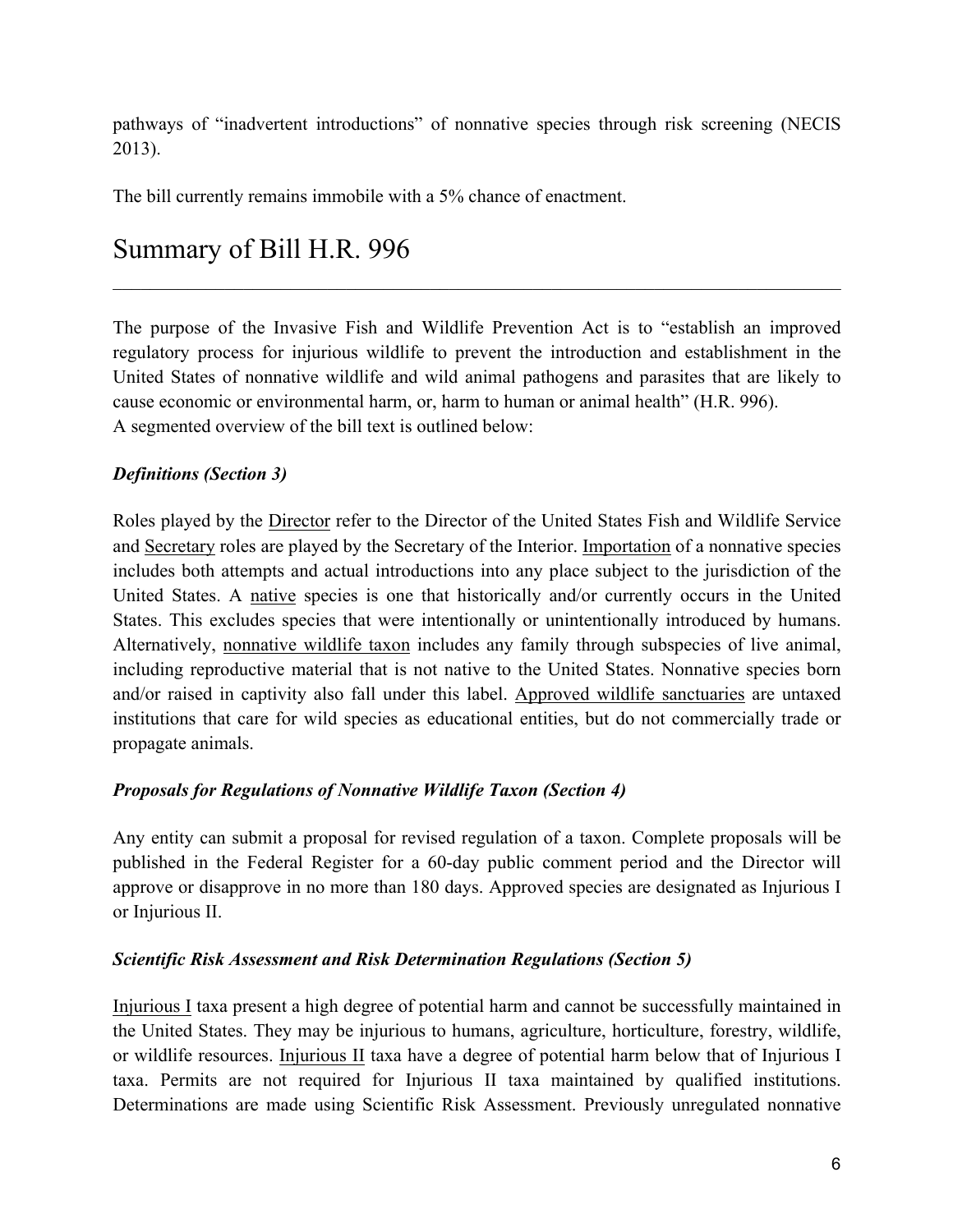wildlife taxa will be reviewed within three years of the act enactment date. The best available scientific screening will be used to make designation decisions.

#### *Emergency Temporary Designation (Section 6)*

The Director may temporarily designate a non-native taxon as Injurious I under emergency circumstances in which individuals, the economy or the environment are threatened.

#### *Information on Imported Animals (Section 7)*

The Director will create an electronic database outlining quantities and regulatory status of nonnative taxon, as well as annual, cumulative reports.

#### *Prevention of Wildlife Pathogens and Parasites (Section 10)*

The Secretary is to prevent the importation of wildlife pathogens and harmful parasites through necessary import restrictions (i.e. quarantine). Consultations regarding prevention are conducted with appropriate federal agencies, wildlife agencies, and veterinary authorities.

#### *Prohibitions (Section 11)*

Importation, interstate commerce, permit violation, and release of Injurious I and Injurious II species will be unlawful for all persons under the jurisdiction of the United States. Taxa owned prior to designation as Injurious II may be transported between states for non-commercial purposes. These prohibitions will not apply to importation and transportation by federal agencies.

#### *Permits and Exemptions for Qualified Institutions and Live Animal Transporters (Section 12)*

The Director may issue permits to qualified institutions. Such institutions must maintain records of their activity with Injurious taxa such as possession, breeding, and transportation. The Director must keep a published list of qualified institutions.

#### *User Fees (Section 13)*

User fees will be imposed on imported wildlife shipments to cover a portion of the cost to monitor, conduct assessments, maintain records, and prevent entry of wildlife pathogens and parasites. Annual total fee revenue shall not exceed the costs of inspection and overseeing importation of live wildlife.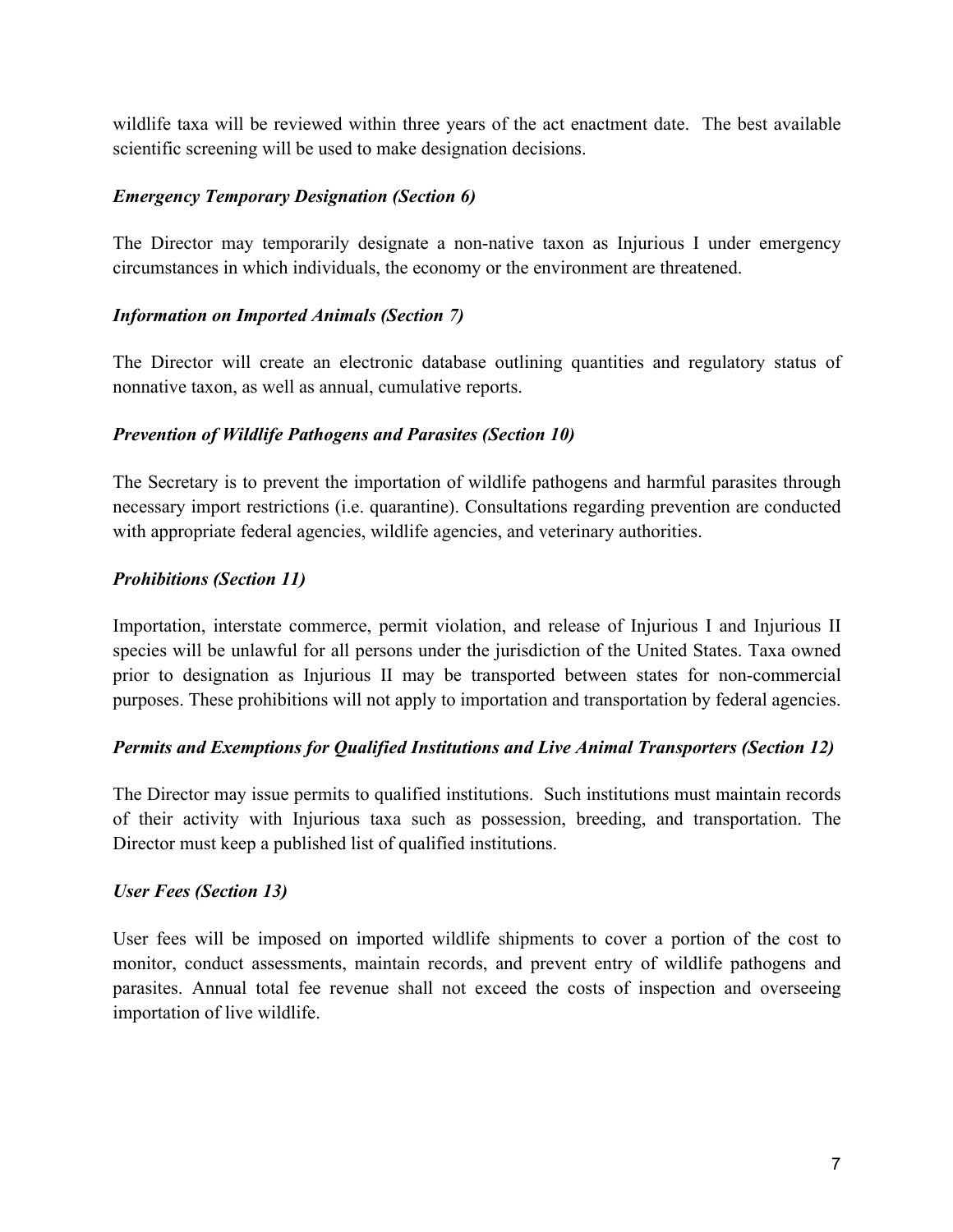#### *Relationship to State Law (Section 14)*

Lawfully obtained injurious wildlife taxa are a possession under State law. However, this act does not preempt state law which occasionally has more stringent requirements for non-native wildlife taxa.

#### *Penalties and Sanctions (Section 15)*

Persons found committing prohibited acts will be subject to a civil penalty of \$10,000 or less per offense. Permit and provision violators will be charged a maximum of \$500 per offense. Persons knowingly violating provisions of this act will be charged with a Class A misdemeanor and are responsible for all costs associated with their fault including forfeiture of property.

#### *Injurious Wildlife Prevention Fund (Section 16)*

The fund will consist of user fees and judicial penalties received after one fiscal year (75% to carry out the Act and 25% to provide aid for state wildlife risk assessment). An annual report will detail revenue, expenditures, recommendations, and balance at the end of each fiscal year.

 $\_$  , and the contribution of the contribution of the contribution of the contribution of  $\mathcal{L}_\text{max}$ 

## Environmental Problem and Science Behind the Problem

From a biological point of view, invasive species exhibit fast growth and rapid reproduction, effective methods of dispersal, genetic adaptability, and ability to alter their natural conditions to promote their own survival. They are generally opportunists that take advantage of a wide variety of environmental conditions, as well as generalists that are able to live off of a wide range of food types and more capable of occupying unexploited niches of the destination habitat. These invasive species are successful where there is a void of controlling mechanisms, such as natural predators (Kolar and Lodge 2001), and areas with repeated opportunities for establishment. From an ecological point of view, when determining if a species can be classified as invasive, we have to examine whether the habitat may enable the proliferation of the species. At low population densities, it can be difficult for the introduced species to reproduce and persist in a new location. Therefore, a species may re-visit a location multiple times before becoming established (Verling et al. 2005). Introduced species have superior competitive ability for resources (i.e. light, space, water or food, etc.) and are easily able to adapt to ecosystem changes. For example, a wildfire or unexpected dry or wet season can wipe out a portion of local species, leaving space for more competitive and dominant introduced species. They deteriorate the ambient habitat's quality and cause harm to other species.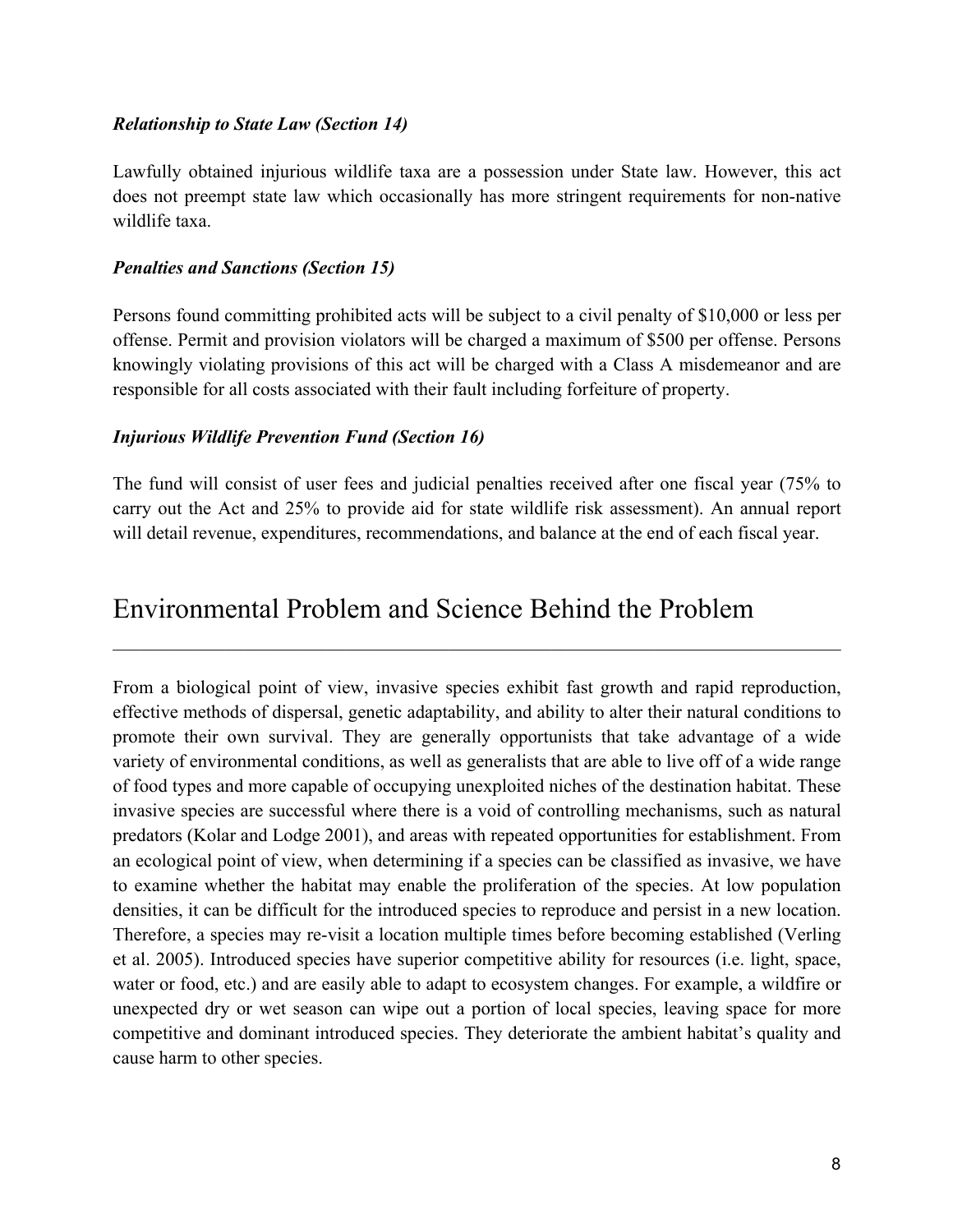#### *Case Study*

*Cryphonectria parasitica*, a fungus commonly known for causing Chestnut Blight, was first introduced to the United States around the 1900s through ornamental Japanese and Chinese chestnuts. It was first described and accounted for in 1905 (Murrill 1906). However, within forty years of being discovered in the U.S., the Chestnut Blight had completely decimated the American Chestnut tree population, which was estimated to be over 4 billion. The American Chestnut had significant biological and economic importance. For humans, the chestnut tree was very popular for its role in the timber industry. It is a rot-resistant, fast-growing, and very lucrative tree species. These trees produce chestnuts which were, and still are, popular in urban areas as a form of food for both humans, as well as a resource for small woodland creatures (Murrill 1906).

#### *Modes of Invasive Species Introduction*

In recent decades, the world has entered what is known as the "Era of Globalization." Improvements in shipping, technology and logistics have "accelerated the ease with which commodities are transported across the globe," greatly increasing the magnitude of biological invasions (Hulme 2009). Therefore, invasive species enter ecosystems through a variety of different sources, both intentionally (e.g. pest control) and unintentionally (e.g. contaminated materials). To successfully establish themselves in a new environment, invasive species must overcome a variety of challenges that include: the ability to enter and survive in the pathways through which they are transported; successful reproduction and population increase in new locations; spread beyond original point of establishment; and expansion to high densities that impact ecosystems (Reed et al. 2012).

Commercial transportation via ships, airplanes and vehicles plays a significant role in the spread of species from one region to another. The introduction of over 70% of aquatic invasive species, such as the zebra mussel (*Dreissena polymorpha*), has been related to ballast water discharge and attachment to vessels (Beyer et al. 2011). On airplanes, organisms can become lodged in landing gear and thus travel as stowaways to other parts of the world. Both ships and trucks use a variety of cargo-packing materials, such as wood or granite, which can serve as a host for these organisms where they can survive undetected for long periods of time. Wood packing material has been found to have infection rates ranging from 22-24%, while granite has been found to harbor live insects 32% of the time (Batabyal 2006). A second mode of spread is through human activities, such as the global trade for exotic pets or plants for ornamentation (van Wilgen et al. 2009). Some of these nonnative plants, mammals, and reptiles are released or escape into the wild, where they then become established in new ecosystems and pose risks to the native biodiversity. For example, the Burmese python (*Pythonmolurus bivittatus)* was introduced to the Florida Everglades through the animal trade when over 30,000 individuals were imported into the U.S. between 1979 and 2009 from southern Asia (Reed et al. 2012). A third mode of spread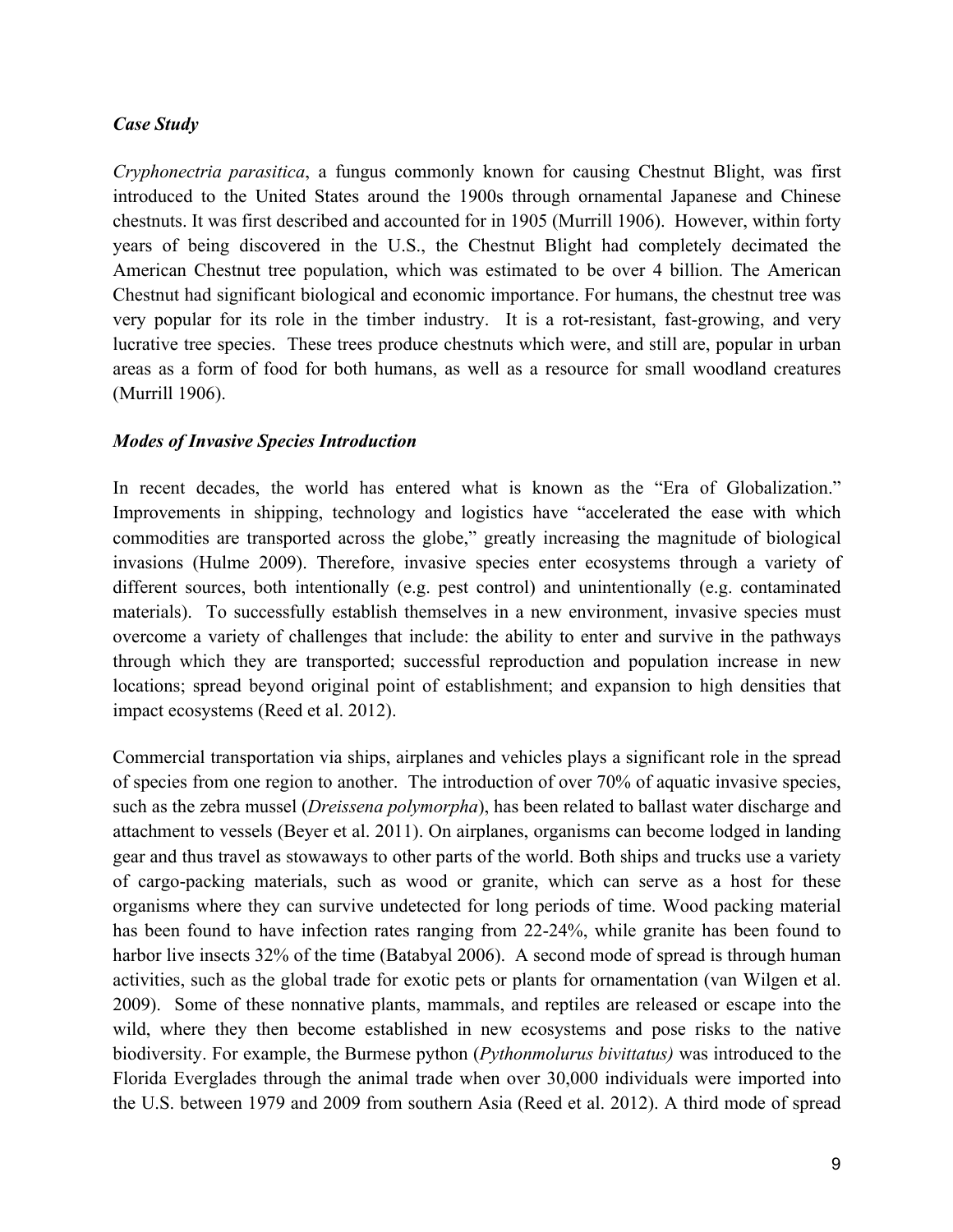is by the natural process of migrating wildlife. As birds migrate, they often carry seeds, plants, or organisms, such as parasites within their digestive tracts or attached their feathers. When released, these species have the potential to invade new areas (Raissa 2006).

#### *Effects on Humans, Ecosystems and Other Species*

Invasive species can have huge effects on ecosystems such as changing environmental geomorphology, shifting community structure, or impacting the human economy. The effects are varied, so in order to make the most informed policy actions, scientific research is particularly crucial (Pimentel 2005).

*Effects on humans***:** Impacts are typically measured via the economic and environmental costs incurred from introduction of an invasive species. Upon examining United States finances, there were approximately \$97 billion in damages from 1906 to 1991, mostly in agriculture and forestry. A few costly invasive species include:

- the zebra mussel, a mollusk that made its way into the Great Lakes causing \$1 billion in damage in control costs
- hydrilla, an aquatic weed that cost Florida \$14.5 million a year to control
- the common pigeon, which costs approximately \$9 per bird for control in major cities (Pimentel 2005)

*Effects on ecosystems*: Additionally, invasive species affect geological, chemical and physical processes of the environment. Animals that are ecosystem engineers, like beavers, significantly alter physical aspects of an environment (Clive et al. 1994, Dukes et al. 2004). Other animals with less obvious impact, such as feral sheep and goats, can cause increased levels of erosion due to overgrazing and compacting of ground soils. One species of particular interest particularly is the feral pig. These animals suppress the regeneration of woody species (e.g. native oak) which reduces herbaceous cover and accelerates erosion. Other impacts include soil disturbance in grasslands and increases in siltation of streams due to pigs turning up soil along stream banks. (Dukes et al. 2004). When such drastic changes occur to the geomorphology of an ecosystem, species composition and species richness of the area are affected as well. When aspects of an ecosystem change, biodiversity can decrease which increases the environment's susceptibility to future invasions from invasive species (Dukes et al. 2004, Hampton et al. 2004).

*Effects on other species:* The effects on other species are much more difficult to quantify, but still pose a problem as research has shown that 42% of the current endangered species in the U.S. are directly threatened by invasive species. This number can reach 80% in more vulnerable ecosystems around the world. Additionally, there are species not yet listed as endangered but that are being significantly affected by invasive species (Pimentel 2005). One example of invasive species impacts on the existing species of an ecosystem is the introduction of feral pigs to the Channel Islands off the coast of California. With no natural predator, feral pig populations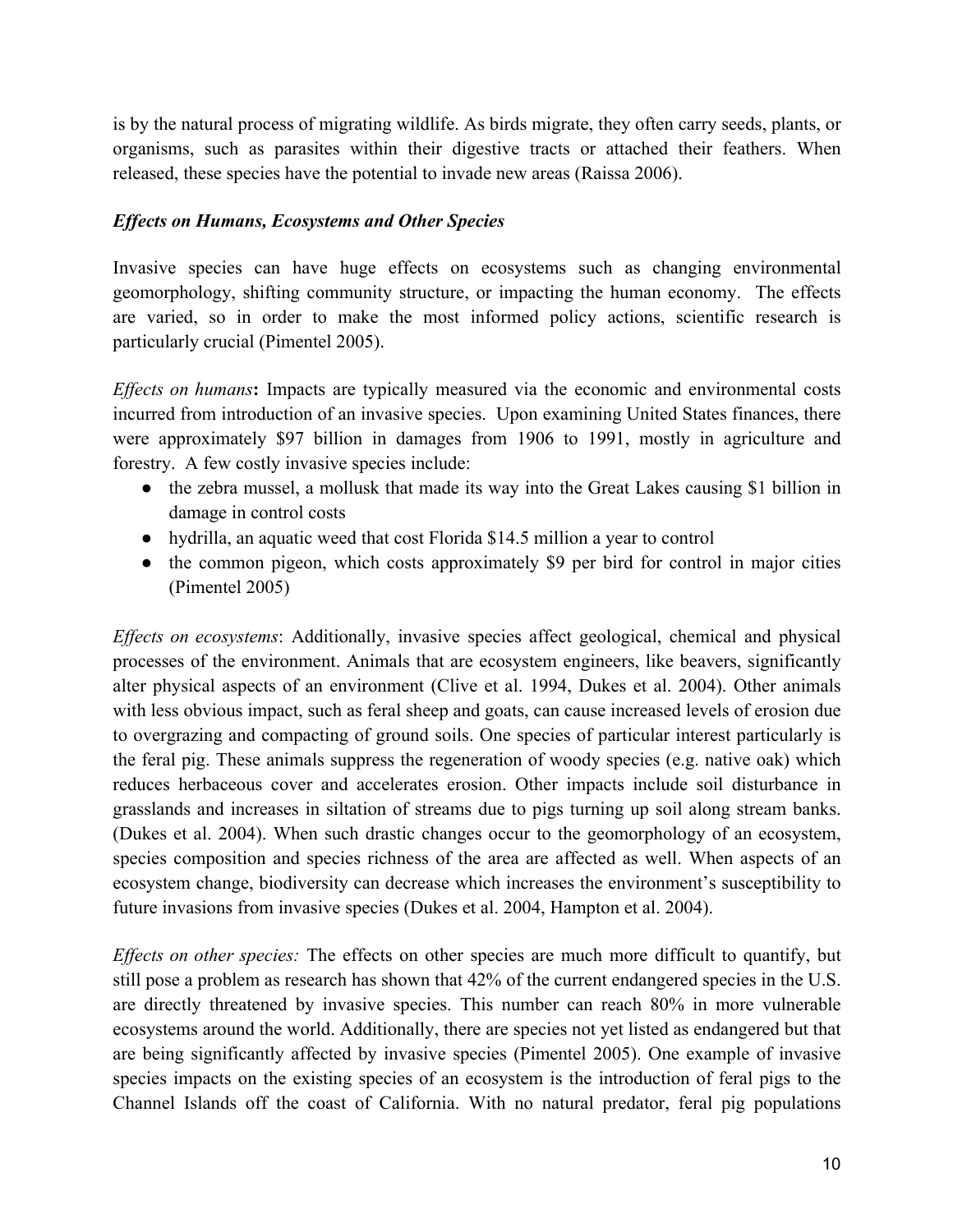increased, causing a trophic cascade of the ecosystem. Golden eagles colonized the islands to prey on pigs and the native fox species, which caused fox populations to decrease dramatically. This led to less resource competition with the island skunk causing populations to increase dramatically, throwing off the natural ecosystem balance. This example clearly presents the potential detrimental impacts that an invasive species can have on the existing predator-prey interactions (Dukes et al. 2004). The layers of the community structure shift and can ultimately cause the collapse of an ecosystem (Roemer et al. 2002).

#### *The Role of Biodiversity in Invasive Species Introductions*

With ecosystems being as dynamic and multifaceted as they are, it is difficult to pinpoint what aspects make an ecosystem more or less susceptible to the effects of invasive species. When looking at the Channel Islands case study, there are specific aspects that made the establishment of feral pigs so successful. Pigs had a much higher and constant annual reproduction rate in contrast to the foxes, making it easier to maintain large populations. Skunk populations were not affected by the establishment of golden eagles: skunks are nocturnal while eagles hunt during the day. With foxes having lower fecundity, crepuscular behavior, and smaller size in general, the trophic cascade brought on by the introduction of the feral pig quickly impacted their population (Roemer et al 2002).

In *The Ecology of Invasions by Animals and Plants*, the author, Charles S. Elton, claims that ecosystems with higher species diversity are less subject to invasive species. Since ecosystems tend to be more stable with higher species diversity, fewer available niches reduce the possibilities for invasive species to penetrate: these theories are consistent with trends of invasive species. However, the presence of highly diverse but heavily invaded ecosystems has led to the argument by some ecologists that ecosystems with high species diversity are more susceptible to invasion. It is noteworthy that small-scale studies tend to show a negative relationship between diversity and invasion, while large-scale studies, tend to show the reverse (Stohlgren et al. 1999). The latter may be a side effect of invasive species' abilities to capitalize on increased resource availability and the fact that larger samples often result in weaker species interactions (Byers and Noonburg 2003).

#### *Cases For and Against Governmental Intervention*

From the examples provided on different wildlife, it is evident that most introduced species are capable of yielding disastrous ecological consequences to native environments. They have created public health concerns such as clogging and fouling waterways, spreading of diseases, and reducing quality of public parks and spaces (Livingston et al. 2008). If these issues are not addressed early and effectively, the negative consequences will quickly exacerbate to points beyond remediation. Government interventions are much needed as invasive species cost the U.S. billions of dollars in economic and environmental losses. A top-down prevention approach,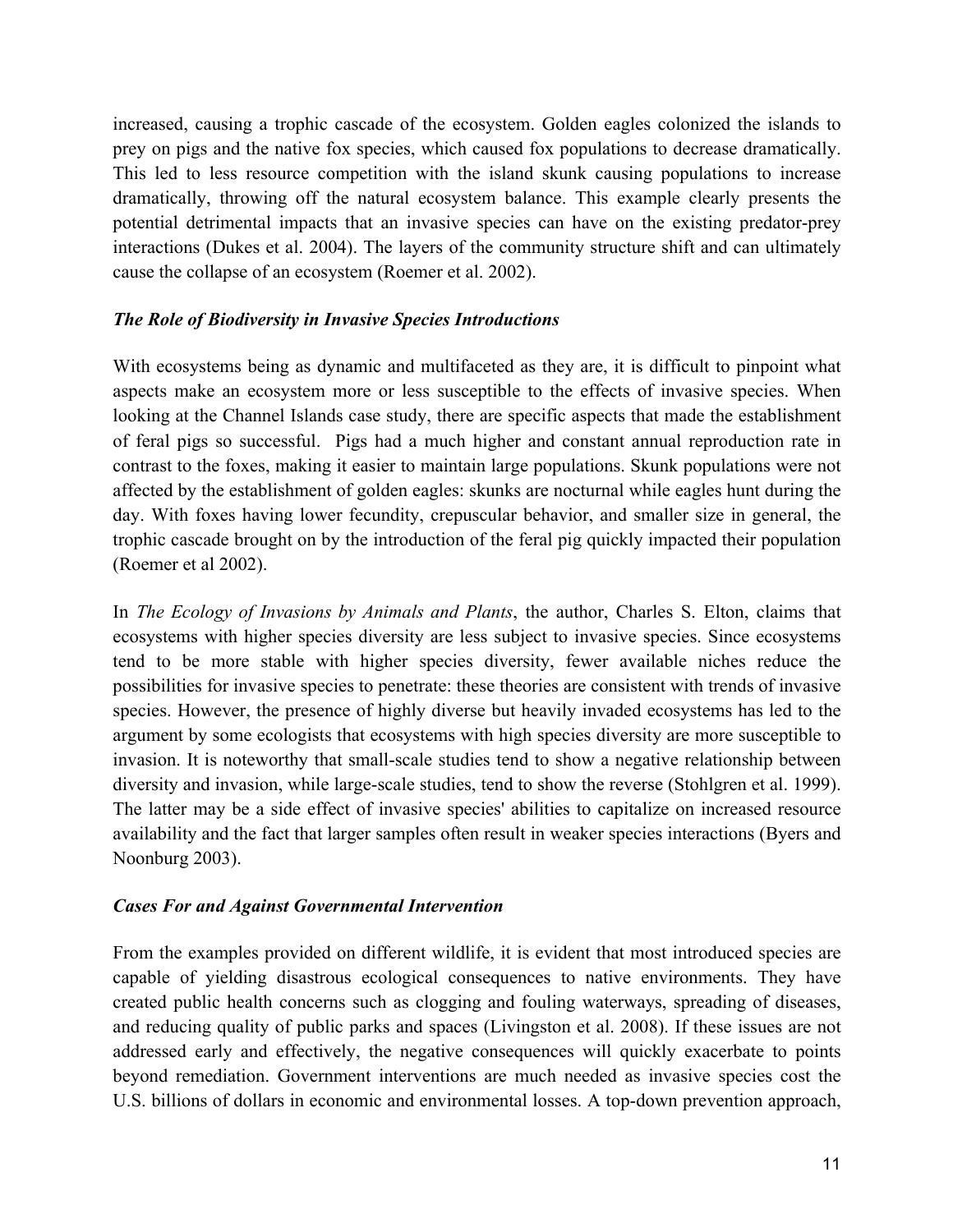as well as close monitoring of introduced species effects on ecological systems, would be most effective in addressing these issues. This would largely require strong leadership by political entities as well as the community and individual interest. Education is crucial in raising awareness and promoting better management and protection of our environmental resources.

While the proponents of H.R. 996 agree with its purposes, the opponents argue that invasive species should not be regarded as "culprits" simply because they are nonnative. Instead, they believe they should only be addressed when the damages to ecological systems are properly surveyed (Kareiva 2011). Those opposing the bill also suggest that removal of certain invasive species could potentially harm ecosystems. For example, the Tamarisk tree in the southwestern United States provides nesting habitat for the endangered willow flycatcher (CBS 2010); removing this supposedly invasive species could alter the ecosystem and negatively impact the already vulnerable bird. It could be too general to create a "one size fits all" approach to invasive wildlife because they have both positive and negative effects on ecosystems (Davis 2011). A final argument against H.R.996 is it will adversely affect the pet industry, since most exotic reptiles, amphibians, birds, and fish would be deemed invasive and consequently banned or eliminated.

# Proposed Solution

Previously established solutions to the problem of invasive species in the US were addressed by the Lacey Act of 1900. Before H.R. 996, it was the only existing legislation that acknowledged invasive species. Due to the slow listing protocol and its original development as a poaching law for game preservation, it no longer suits all needs of our now globalized country (Wisch 2003). The Invasive Fish and Wildlife Act creates a risk assessment program for imported species and improves the reporting requirements for all nonnative species in the United States, allowing for tighter inspection and quarantine procedures, screenings, and management protocols for existing species (Congress 2013).

 $\_$  , and the contribution of the contribution of the contribution of the contribution of  $\mathcal{L}_\text{max}$ 

#### *Proposed Methods and Determinations*

Upon enactment, this bill would "establish a process for assessing and analyzing the risk of a non-native taxa" that has been, or could be found, existing in the United States. Live wildlife imports would be subject to pre-import risk screening, strict customs regulations, and diligent tracking if granted entry. Pre-approval of imports would be coupled with preventing importation, or attempts at importation, of harmful wildlife species. The Secretary may require health certificates, set quarantine requirements or make specifications for conveyances to carry out this duty. The act also establishes protocol for management of nonnative species currently residing in the United States (Kroeger 2007). These decisions will be based on a Scientific Risk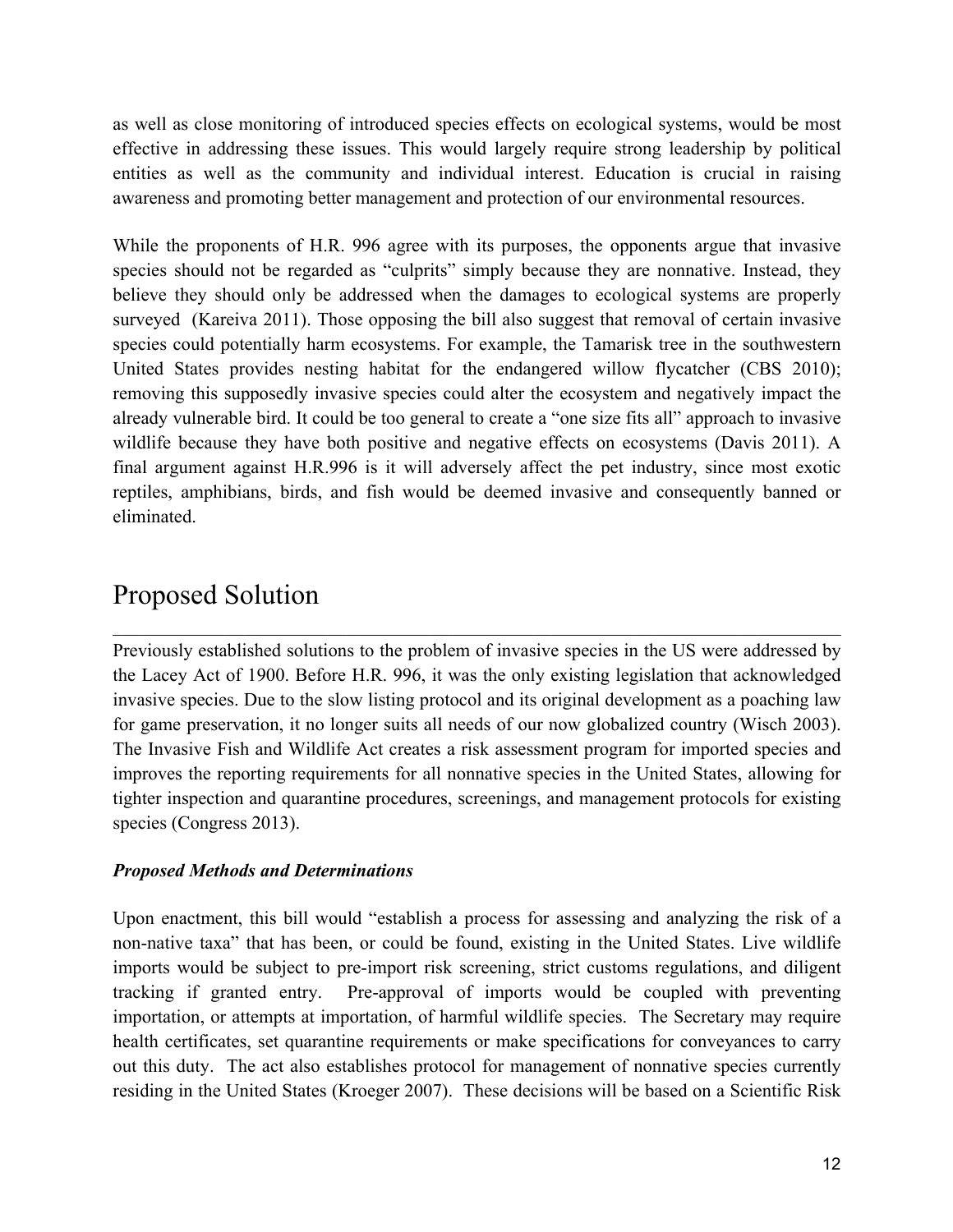Assessment (SRA). This appraisal organizes relevant facts at the species and subspecies level which is then used to develop a risk determination that addresses the potential for "reduction, mitigation, control and management" of identified risks. Species are then deemed Injurious I or Injurious II based on their degree and range of potential harm and success in captivity.

The act addresses all factions of wildlife taxa, as determinations are considered at family through subspecies levels and include germplasms (i.e. eggs, sperm). It prohibits importation, interstate transport, and release of listed species within both the continental United States and associated territories overseen by the federal government. Prohibitions do not apply to qualified institutions (e.g. zoos, aquariums) nor federal, state, or local law enforcement personnel so long as close records of transport, breeding and possession are kept. Anyone may propose a species for listing and suggestions go the Federal Register for a 60-day public comment period, after which 180 days are allotted for determination by the Director. The Director is required to consult with six bodies, five of which are consistent such as NOAA and the CDC (Congress 2013).

#### *Finances and Record-Keeping*

The act is self-sustaining by way of the Injurious Wildlife Prevention Fund, which is financed by Secretary-imposed fees on all imported wildlife shipments as well as fines from criminal and civil violations of the act. Legislative intent seeks to use this fund for recovery of 75% of costs afforded for species monitoring and SRAs. Civil administrative penalties are fined at a maximum of \$10,000 per violation. Criminal offenders are those who knowingly violate act provisions and have been found guilty of Class A misdemeanors. In both instances, quantifiable damages are borne by the violator and forfeiture of wildlife and related property is required. H.R. 996 mandates that a public electronic database be kept on a federal internet website for prompt access to records of listed injurious species, regulatory statuses and import quantities. Injurious Wildlife Prevention Fund transactions are to be kept in an up-to-date, record keeping system including yearly reports of the electronic database (FWS 2012).

#### *Advantages and Disadvantages of the Proposed Solutions*

H.R. 996 outlines a process for active screening of suitable candidates for listing as injurious (Jenkins 2007). With only about 13% of imported species having risk annotations, the proposed methods would not be too labor intensive and could help close the gap in disease and destruction prevention (NAS 2005). The mandatory pre-import screening process is more efficient and systematic than past approaches and provides the Fish and Wildlife Service the needed authority to outright prohibit importations (Eder 2013). International animal imports are the easiest nonnative species to regulate and existing problem species would be listed within the three-year buffer to fully enact all provisions of the bill. A strict invasive species bill would save money in terms of conservation efforts to rebound ecosystem services, surveillance, containment, eradication, and preserving scenic amenities (Kroeger 2007). Even with such high species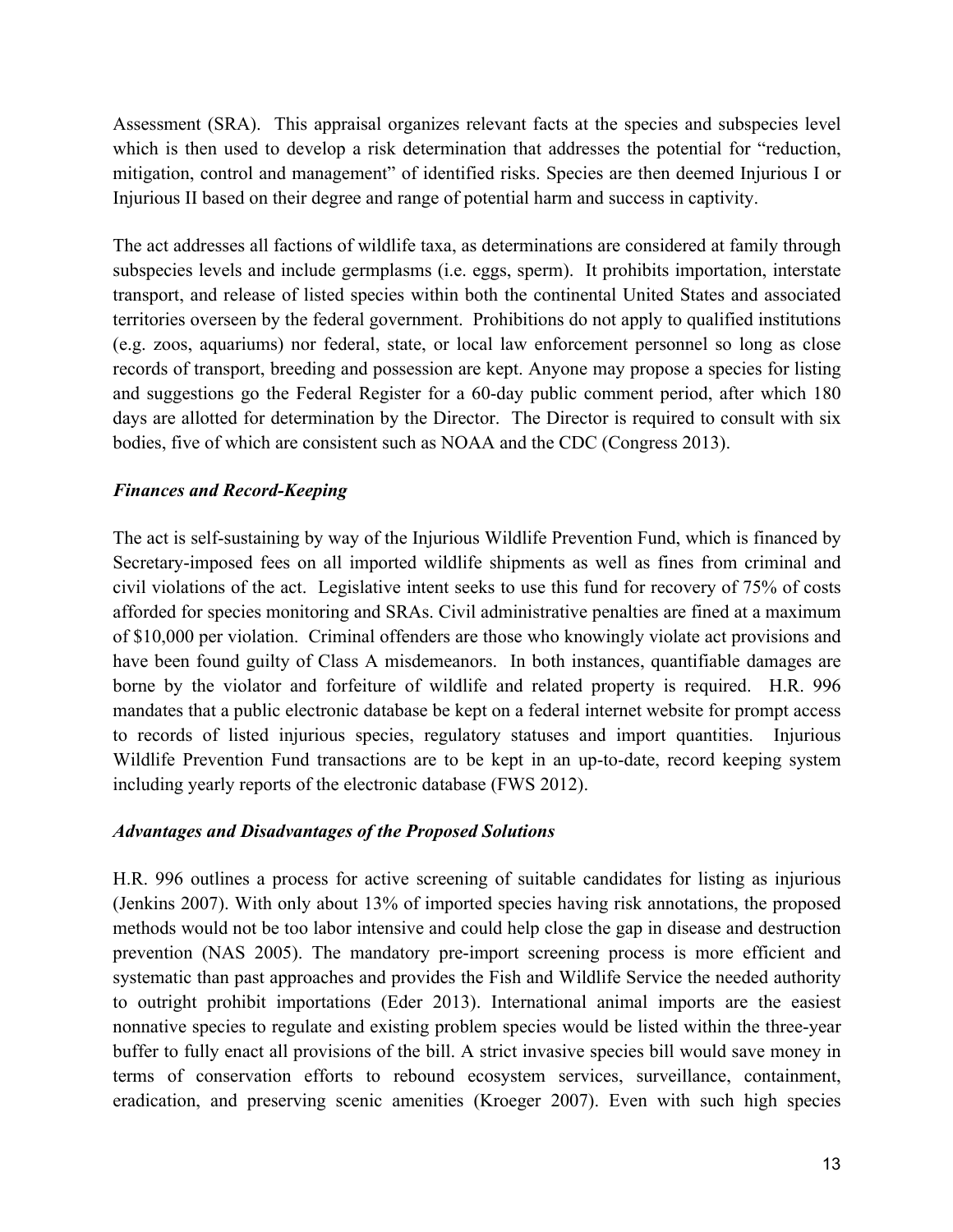numbers, preventing the invasion of just a single species will impede subsequent invasions. However, we have limited knowledge regarding the reproduction, habitat preferences, competitive ability, and the economical or environmental destructive capacity of invasive species. This could lead to an overly broad, blanket listing of species as invasive that could behave neutrally in the United States (USARK 2013). Over-criminalization of a large number of taxa would impose great loss to the exotic pet industry: in 2004, retail value was estimated at \$330 million for the United States, which does not include monetary losses to the pet industry through sales, jobs, supplies and services (Kroeger 2007, Reuters 2007). H.R. 996 hopes to reduce the probability of future damages by putting a time limit on the species listing process, including measures for emergency situations, as well as constantly implementing the aforementioned solutions (Fowler 2007).

# Science Behind the Solution

Understanding the impact potential of any given non-native species should be achieved through scientific risk assessments and harm potential categorizations. Monitoring and regulating the importation, establishment, and spread of such species should be achieved through rapid determination procedures: this requires understanding the nature of the invasive species problem, the risk analytics theory behind the proposed solution, and the technology involved in monitoring and controlling the process.

 $\mathcal{L}_\mathcal{L} = \{ \mathcal{L}_\mathcal{L} = \{ \mathcal{L}_\mathcal{L} = \{ \mathcal{L}_\mathcal{L} = \{ \mathcal{L}_\mathcal{L} = \{ \mathcal{L}_\mathcal{L} = \{ \mathcal{L}_\mathcal{L} = \{ \mathcal{L}_\mathcal{L} = \{ \mathcal{L}_\mathcal{L} = \{ \mathcal{L}_\mathcal{L} = \{ \mathcal{L}_\mathcal{L} = \{ \mathcal{L}_\mathcal{L} = \{ \mathcal{L}_\mathcal{L} = \{ \mathcal{L}_\mathcal{L} = \{ \mathcal{L}_\mathcal{$ 

#### *Ecology of the Solution*

A successful invasive species is known to exhibit at least one or more of the following traits: high growth and reproductive rates, high dispersal potential, genetic adaptability, lack of natural controlling mechanisms, opportunist traits (highly adaptable to changing environments), or generalist traits (can live off of a wide range of resources, occupying multiple niches). There are three stages invasive species undergo when introduced to a new environment. First is opportunity, which can occur through human-aided introduction or accidental or undetected introduction. This includes global commerce for food, familiar species, fisheries enhancement, or ecosystem manipulation, as well as seed contaminants, ballast water discharge, and interstate packing/shipping materials. Second is establishment in the environment. An invasive species can become established when there is a lack of natural predators or parasites, and through human disturbances that can aid in their success (Verling et al. 2005). The third phase is successful proliferation. Once the species is successfully established in the destination habitat, the repeated introduction and attempts of establishment to nearby similar-structured or functioning habitats will give rise to the species' spread (USDA 2005). The act aims to establish more proactive controls on the opportunity stage to prevent potential invasive species from entering the United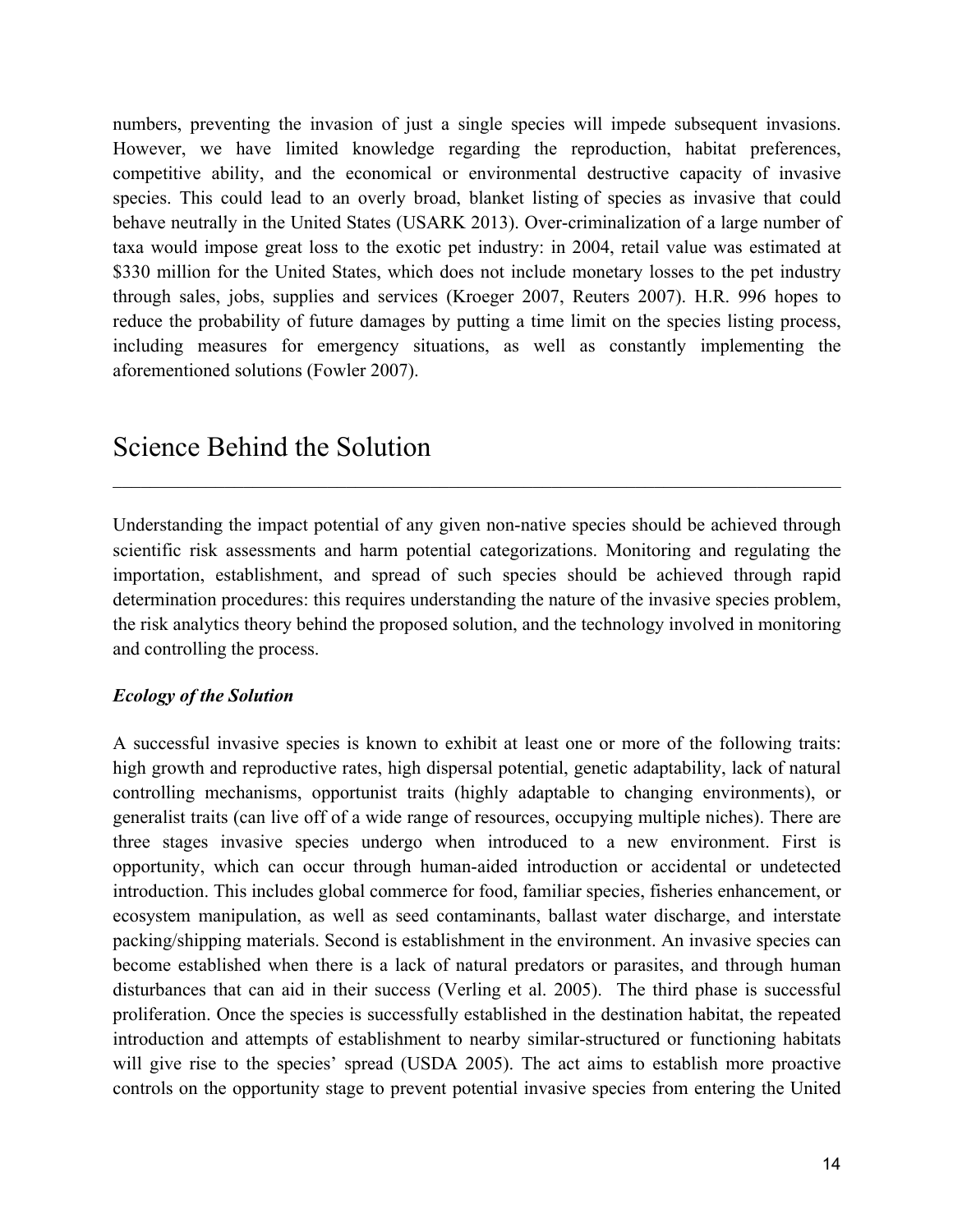States, as well as implement reactive control on the spread stage to prevent greater harm caused by existing invasive species. The act is less focused on mitigating during the establishment stage due to its high dependence on successful introduction of the species.

#### *Risk Assessment*

Assessment requires the establishment of risk analyzing processes on species using the Scientific Risk Assessment tool, which involves the following steps (USEPA 1998, Anderson 2004):

- 1. Frame the question *What is the overall risk of introducing a species into the United States?*
- 2. Identify hazards *What are the economic, environmental and human health consequences?*
- 3. Outline the risk pathways *What impacts the chances for species X to transport into the United States, establish itself in the habitat, and spread successfully to ambient environment?*
- 4. Identify data needs *What specific data do we need to quantify the above listed pathways?*
- 5. Collect data *What is the most appropriate mode of data collection (i.e. sampling, modeling)?*
- 6. Compute overall risk *How can we construct the risk profile for a species given the data at hand?*

#### *Technological Feasibility and Concerns*

Although the sciences and the proposals for invasive species are based on sound research, properly integrating risk assessment practices, an accurate invasive species database, and rapid determination procedures into the solutions is challenging. This brings to attention several concerns regarding technological feasibility and the ambiguity of the solutions as proposed in the act.

There are technical constraints to include quantitative data for invasive species. Besides recording the scientific name and regulatory status of the invasive species, the act requires the database to include all quantities of imports of all live wildlife. In order to give a close estimate of quantities of importation would require a detailed measurement of all the pathways for the species to be imported into the United States (e.g. cargo, air, land, and/or accidental introduction), possibilities and frequency of importation associated with each of the pathways, and what proportion of the amount transported actually achieves its original purpose (Wilcove et al. 1998). This is difficult to quantify since the inherited adaptability and survival rate vary greatly among different species, but even among the same species that might have different habitats, conditions and resources available. The reliability of rapid determination procedures is another area of concern. According to the Federal Interagency Committee for the Management of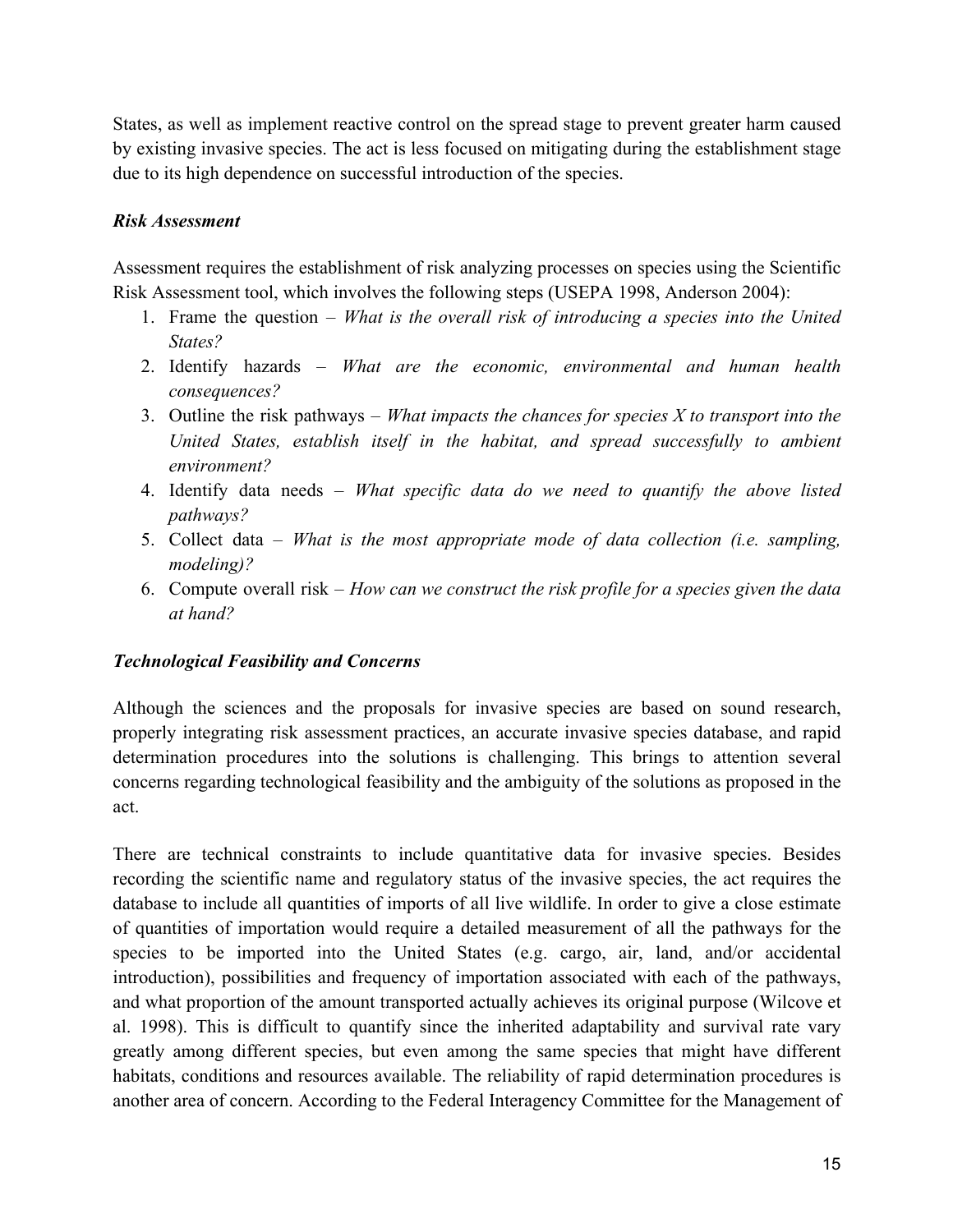Noxious and Exotic Weeds, the underlying assumptions for rapid assessment of invasive species' classification involve both pre-determined protocols and methods in place, but also information regarding the species' capability of invasion, the probability of spread, the types of control options, and probability of eradication (FICMNEW 2005).

The science of invasive ecology and biology is sound and scientists have crafted reliable and valid scientific risk assessment tools to evaluate the overall risk profile for any given species invasion incident. However, the technical constraints such as the inclusion of quantity data for invasive species in database and the data reliability concerns during the rapid determination procedures need to be addressed if the Act is to be successful.

 $\mathcal{L}_\mathcal{L} = \{ \mathcal{L}_\mathcal{L} = \{ \mathcal{L}_\mathcal{L} = \{ \mathcal{L}_\mathcal{L} = \{ \mathcal{L}_\mathcal{L} = \{ \mathcal{L}_\mathcal{L} = \{ \mathcal{L}_\mathcal{L} = \{ \mathcal{L}_\mathcal{L} = \{ \mathcal{L}_\mathcal{L} = \{ \mathcal{L}_\mathcal{L} = \{ \mathcal{L}_\mathcal{L} = \{ \mathcal{L}_\mathcal{L} = \{ \mathcal{L}_\mathcal{L} = \{ \mathcal{L}_\mathcal{L} = \{ \mathcal{L}_\mathcal{$ 

# **Controversies**

Regulatory actions manage two types of risk regarding invasive species. The first is the introduction of invasive species, and the second is the species' likelihood of establishment, spread, and cause of harm to society after introduction. However, there has generally been a gap in these two areas of evaluation as most focus is on the introduction, and less attention is paid to full evaluation of the impact (Andersen et al. 2004). Scientists and pet shop owners both argue that there is too much emphasis placed on the prescreening process where species can be improperly categorized as harmful. In addition, the Act does not identify the precise methods for sound science to identify risk with scientific procedures. Current early detection techniques are often seen as incomplete because they mostly look at imported invasive species, while ignoring existing problem taxa. Methods that only look at imports and border protection are missing a large subset of invasive species.

There is a concern that species overlooked in identification could either be non-hazardous or beneficial. If species are misidentified in the screening process, the government may pay for services already provided by supportive nonnative species. Conversely, some scientists find early detection beneficial because it corrects the lag time between introductions and identification of negative impacts. Currently, species are often undetected and establish themselves for years before they are recognized as harmful which results in larger costs for control and eradication (Keller et al. 2007). When there is a lack of consensus in the scientific evidence, for example choosing scientific models to assess how the invasive species currently or potentially interacts with an ecosystem, it can lead to a disregard of the evidence altogether. Policy makers may be forced to believe that there are insufficient data to support the data and instead rely instead exclusively on subjective judgment (Addison *et al.* 2012). This subjectivity in judgment could apply to the process of designating Injurious Type I and Type II species, as well as the emergency designation of invasive species. This may lead to arbitrary and biased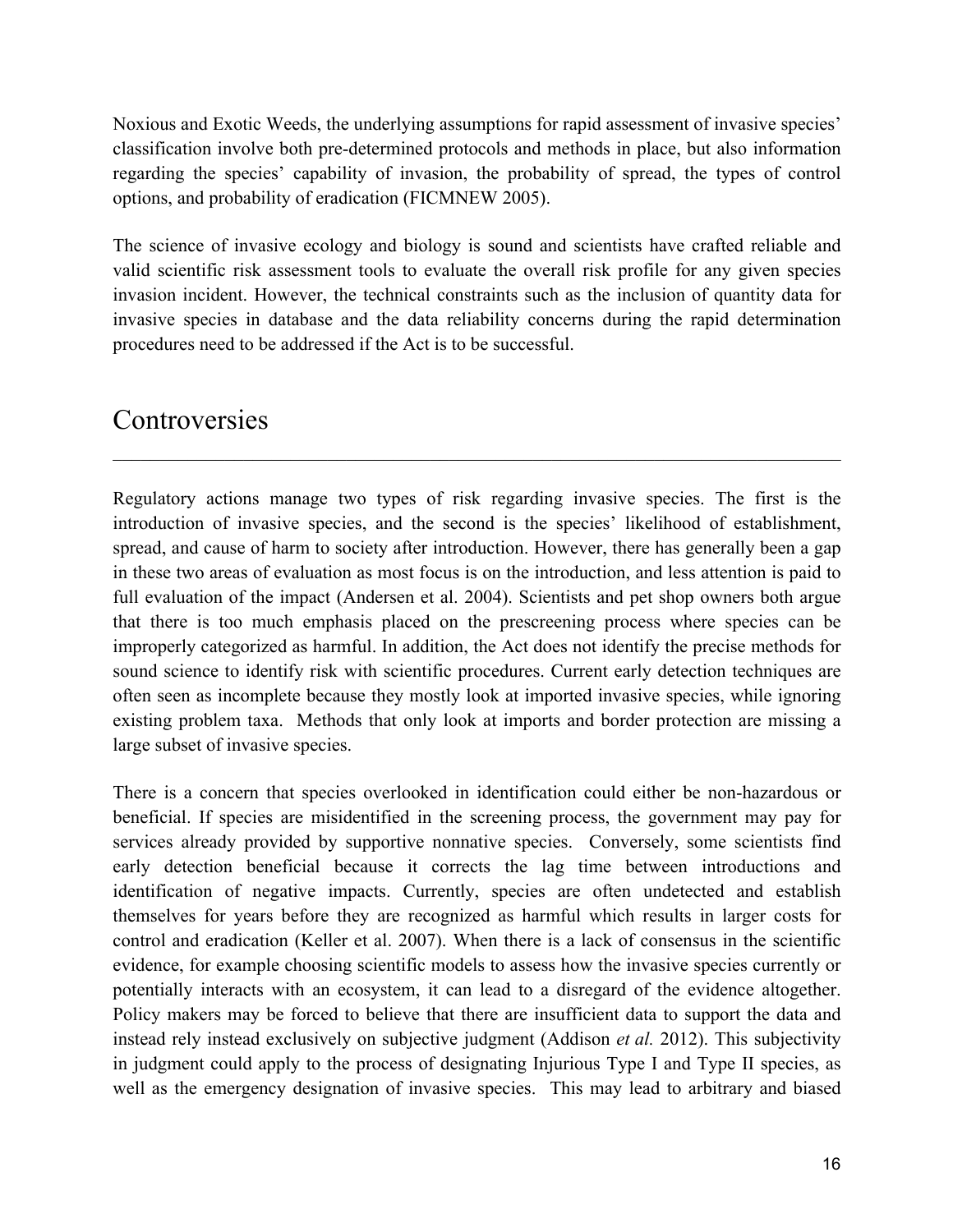decisions that adversely impact conservation outcomes (Burgman *et al*., 2011). Valid scientific recommendations disregarded due to unstructured judgments can lead to unintended outcomes with negative consequences for the environment, the economy, and human health.

Not all studies of invasive species seemed to have undergone the appropriate rigorous assessment of how dangerous they may be to human health and economy. In a case study done by Hager and McCoy (1998) regarding the effects of purple loosestrife, previous data on its negative effects on ecosystem health was sought out: they discovered that most data used by scientists to claim that purple loosestrife would be a very detrimental invasive species was inconclusive or sometimes nonexistent. With the purple loosestrife, there was only one biological factor out of three that made it a potential invasive species. When later experiments were performed, it was found that it did not significantly outcompete other organisms when introduced to a new environment. Furthermore, purple loosestrife was actually being used productively by 29 out of 39 species. This is one example of many potential species that were hastily identified as invasive, most likely in an attempt to prevent environmental damages by this aggressive plant. However, it is important to conduct significant scientific research, and analyze the data with enough rigor and attention to detail to make scientifically valid arguments with respect to the results of these sorts of studies. This can lead to discontinuity between scientists and policy makers and ultimately to negative environmental, economic, and human health effects (Addison et al. 2012, Burgman et al. 2011).

The act requires the proposed species to be listed within 180 days, the new process is much faster than the multiyear process previously used. The National Wildlife Federation endorses this timeline and deems it as efficient since species would be identified and controlled more rapidly (WSJ 2013). However, this raises the possibility that hasty decisions will be made regarding a species based on insufficient data.

## Measuring Success

When measuring the success and failures of invasive species, indicator species and genetic monitoring are two of the best tools to determine regional biodiversity. Indicator species are environmentally sensitive species that can represent the environmental conditions of an area based on abundance and health. Therefore, response to an invasive species by an indicator species may indicate further degradation or potential for a domino effect on an ecosystem (National Geographic 2013). Using genetic monitoring, scientists can use molecular markers or distinguishable fragments of DNA to identify invasive species as well as their origin. Fewer positively identified invasive species would indicate a successful policy. This is useful to take a closer look at invasive species impact instead of just presence. For example, molecular markers

 $\mathcal{L}_\mathcal{L} = \{ \mathcal{L}_\mathcal{L} = \{ \mathcal{L}_\mathcal{L} = \{ \mathcal{L}_\mathcal{L} = \{ \mathcal{L}_\mathcal{L} = \{ \mathcal{L}_\mathcal{L} = \{ \mathcal{L}_\mathcal{L} = \{ \mathcal{L}_\mathcal{L} = \{ \mathcal{L}_\mathcal{L} = \{ \mathcal{L}_\mathcal{L} = \{ \mathcal{L}_\mathcal{L} = \{ \mathcal{L}_\mathcal{L} = \{ \mathcal{L}_\mathcal{L} = \{ \mathcal{L}_\mathcal{L} = \{ \mathcal{L}_\mathcal{$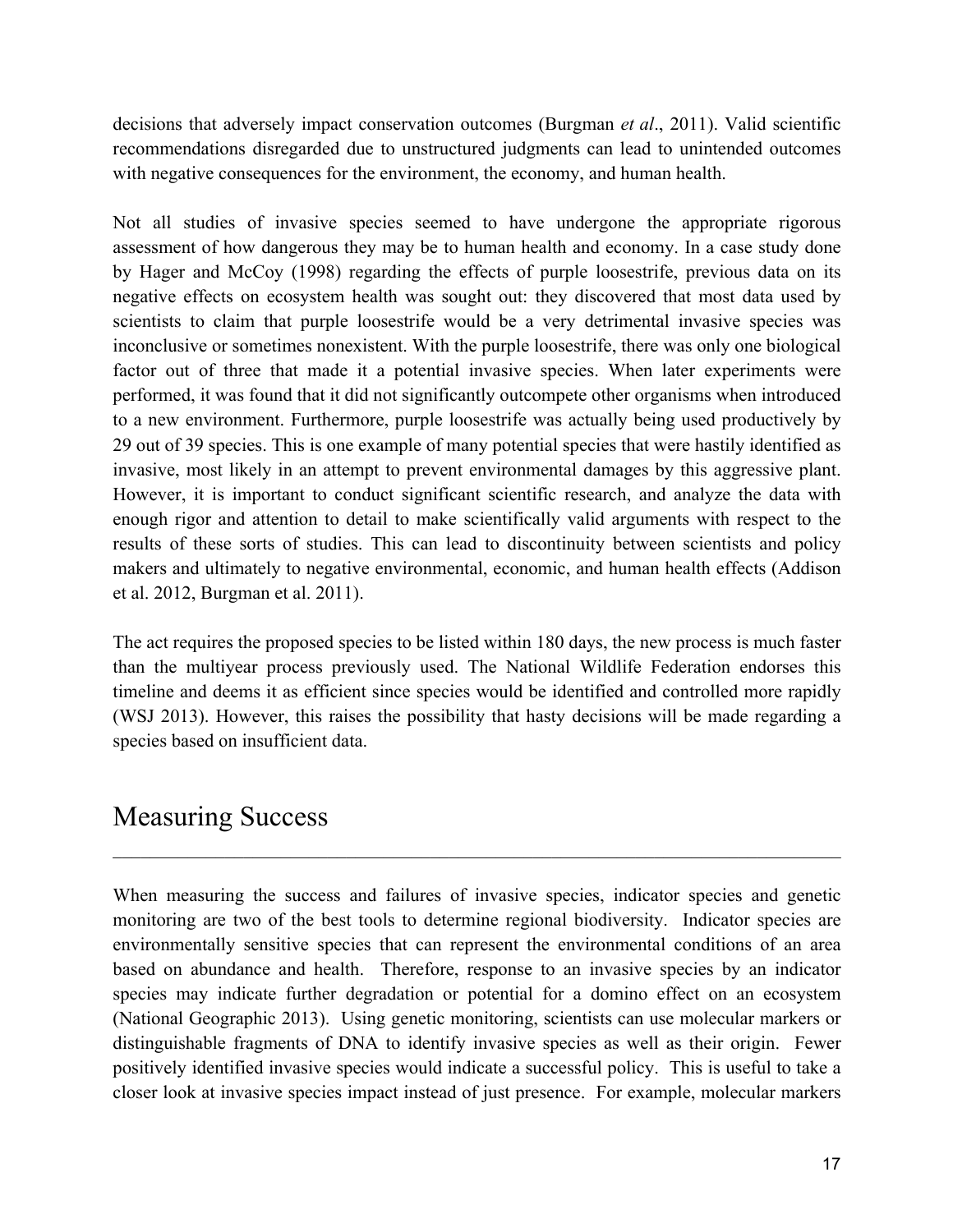can be identified in animal stomach DNA to determine food web structure and the relationships between predators and prey of native or invasive species (USGS 2012). Environmental changes can also be identified via analysis of loci of certain genetic traits: presence of traits on certain can indicate a stressed environment, and presence in large numbers may indicate a significant negative impact from invasive species (Schwartz et al 2007).

Economic indicators can also accurately track the presence and success of invasive species policy (Pimentel 2005). This is currently a functional system as states regularly track the amount of money spent on damage, management, and eradication incurred from invasive species. Similar to economic indicators, public health indicators are an efficient way to track the success of the policy.

The current techniques available to study these indicators are mostly based on sound, regular, and systematic surveys of wildlife areas. These surveys can help gather genetic, economic, and health data, and would need to be state implemented to provide baseline and secondary data to demonstrate changes and trends of invasive species (FSW 2009).

# Conclusion

The issue of invasive species is an undeniable and current threat to the economy, ecosystems, and human health of the United States, and thus requires a policy that is as complex and multifaceted as the problem itself. By reviewing the issue on a larger, more-integrated scale with a focus on potential outcomes of the introduction and establishment of invasive species, the United States will be able to create appropriate legislation that is effective, efficient, and successful in evading the invasive species problem. The introduction and establishment of invasive species can impact ecosystems in a multitude of ways and it is imperative that further research is done to establish a more nuanced perspective of their effects.

 $\_$  , and the contribution of the contribution of the contribution of the contribution of  $\mathcal{L}_\text{max}$ 

The need for more research cannot be stressed enough – it needs to be reflected in the risk assessment process, and ultimately in the policy recommendations set out to address the situation that will help policymakers understand the science behind these solutions. Although it is likely that invasives will need to be treated on a case-by-case basis, proper assessments conducted on each potential species to establish its individual impact on an ecosystem will contribute to an overall database of invasive life history traits. This will help narrow the gap between scientists and policymakers, enabling them to work together to create models to predict impacts of potential future invasions. Furthermore, this will determine effective management strategies for specific species and landscapes, trace the program's effects through quantitative measures, and provide feedback to future policy making processes.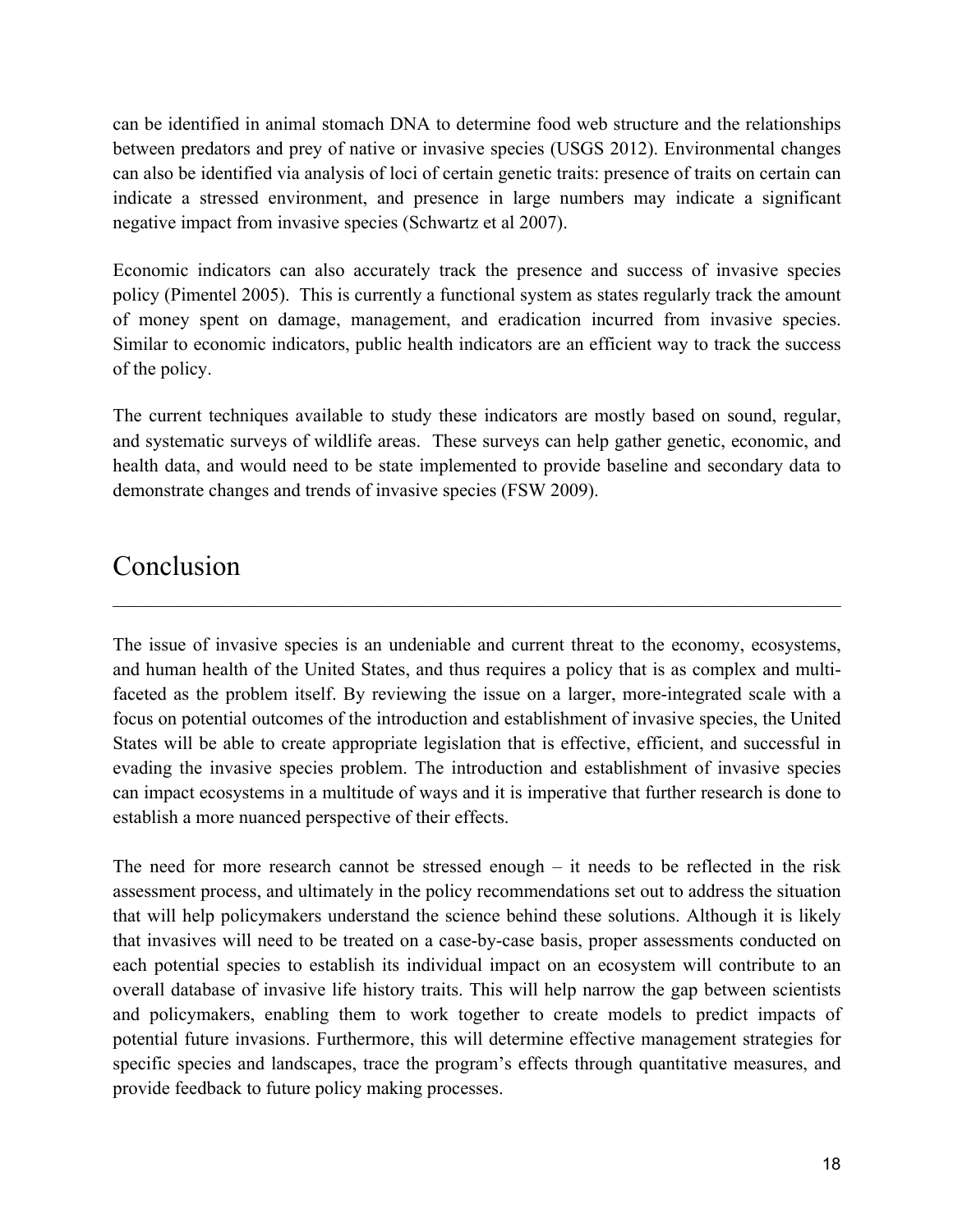There is a need to work with state governments to ensure that assessment surveys are adequately conducted so as to ensure that outlined management procedures are effective. The risk assessment process is based on sound science yet efforts need to be made to convey the reasoning behind these assessments to various stakeholders, such as the pet industry, to provide clarity on which species will fall under its purview and how they will be handled as they come into the United States.

The Act has a strong focus on self-financing and feasibility through the creation of the Injurious Wildlife Prevention Fund and places emphasis on the need to involve local citizens in its implementation. Allowing individuals to report and provide updated information on potential invasive species represents the advantageous blend of science, robust policy, and social outreach that is encapsulated in H.R. 996.

While the Act does have shortcomings that need to be addressed, with appropriate modifications regarding the aforementioned controversies, it could provide a much-needed impetus to action on invasive species. The passage of H.R. 996 would be a very progressive step for the United States government in addressing the issue of invasive species.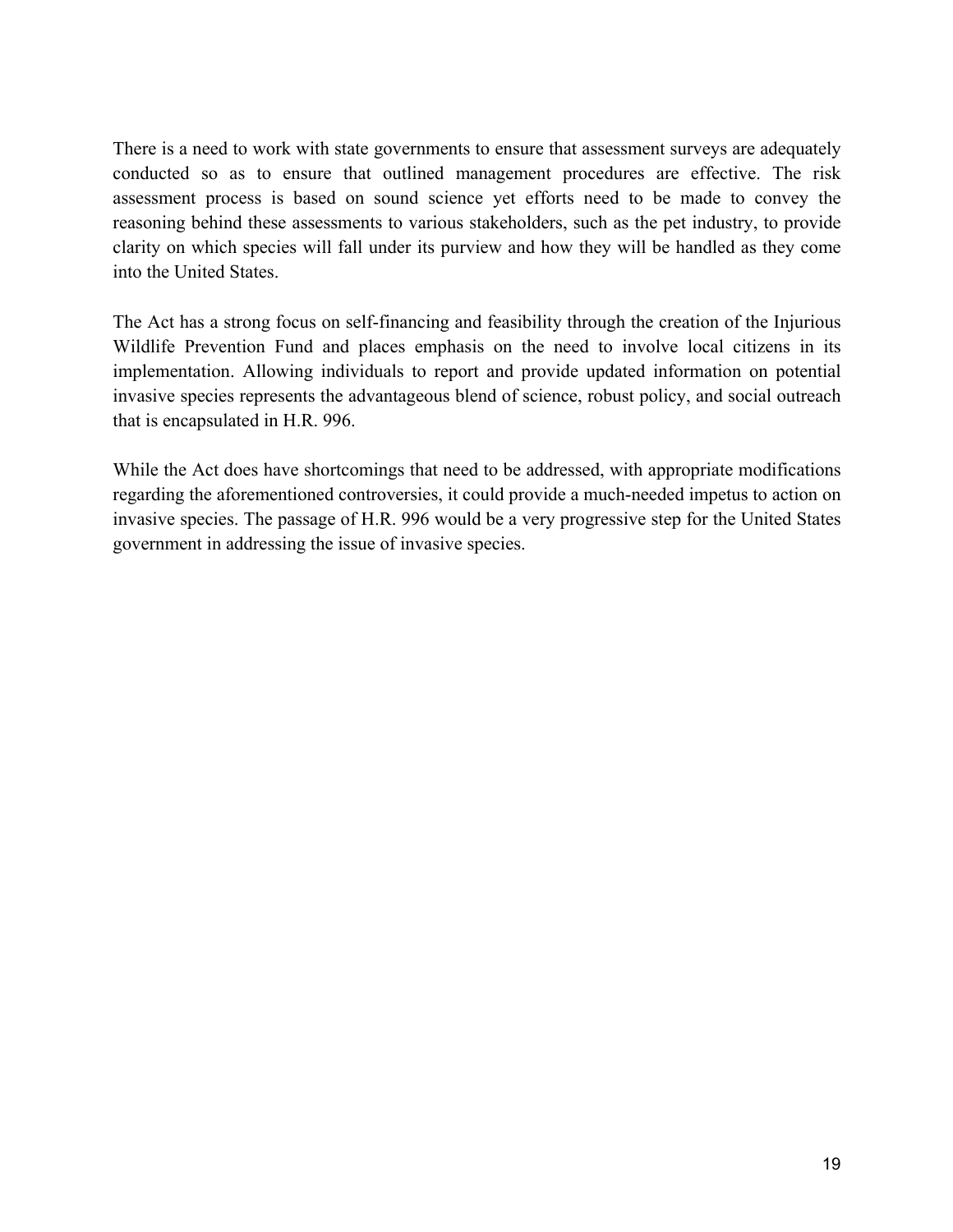### References

Addison, P. F. E., Rumpff, L., Bau, S. S., Carey, J. M., Chee, Y. E., Jarrad, F. C., Burgman, M. A. (2013). Practical solutions for making models indispensable in conservation decision-making. Diversity and Distributions, 19(5-6), 490–502.

 $\_$  , and the contribution of the contribution of the contribution of the contribution of  $\mathcal{L}_\text{max}$ 

Andersen, M.C., Adams, H., Hope, B. and Powell, M. (2004). Risk assessment for invasive species. Risk Analysis, 24(4), 787-793.

Batabyal, Amitrajeet A. "International aspects of invasive species management: a research agenda." *Stochastic Environmental Research and Risk Assessment* 21 (2007): 717-727.

Beyer, Jessica, Philip Moy, and Bart De Stasio. "Acute upper thermal limits of three aquatic invasive invertebrates: hot water treatment to prevent upstream transport of invasive species." *Environmental Management* 47 (2011): 67-76.

Brammeier, Joel, Sean Mahar, Michael Keegan, Jill Jedlicka, Loren Smith, and Robert Stegmier. "Regulation of Non-native Wildlife." Letter to Representative Louise Slaughter. 30 Apr. 2012. MS. Washington, D.C.

Burgman, M. A., McBride, M., Ashton, R., Speirs-Bridge, A., Flander, L., Wintle, B., Twardy, C. (2011). Expert Status and Performance. PLoS ONE, 6(7), e22998.

Burgman, M. A., & Yemshanov, D. (2013). Risks, decisions and biological conservation. Diversity and Distributions, 19(5-6), 485–489.

Byers, J.E.; E.G. Noonburg (2003). "Scale dependent effects of biotic resistance to biological invasion". Ecology 84 (6): 1428–1433.

Clive G. Jones, John H. Lawton and Moshe Shachak. "Organisms as Ecosystem Engineers." *Oikos* Vol. 69, Fasc. 3 (Apr., 1994): 373-386.

Davis, Mark. "Don't Judge the Species on Their Origins." Nature, 2011. Web. 3 June 2013.

Dukes, Jeffrey S., and Harold A. Mooney. "Disruption of Ecosystem Processes in Western North America by Invasive Species." *Revista Chilena De Historia Natural* 77.3 (2004): n. pag. Print.

Elton, C.S. [1958]. The Ecology of Invasions by Animals and Plants. Chicago, IL: University of Chicago Press, 2000. p.196.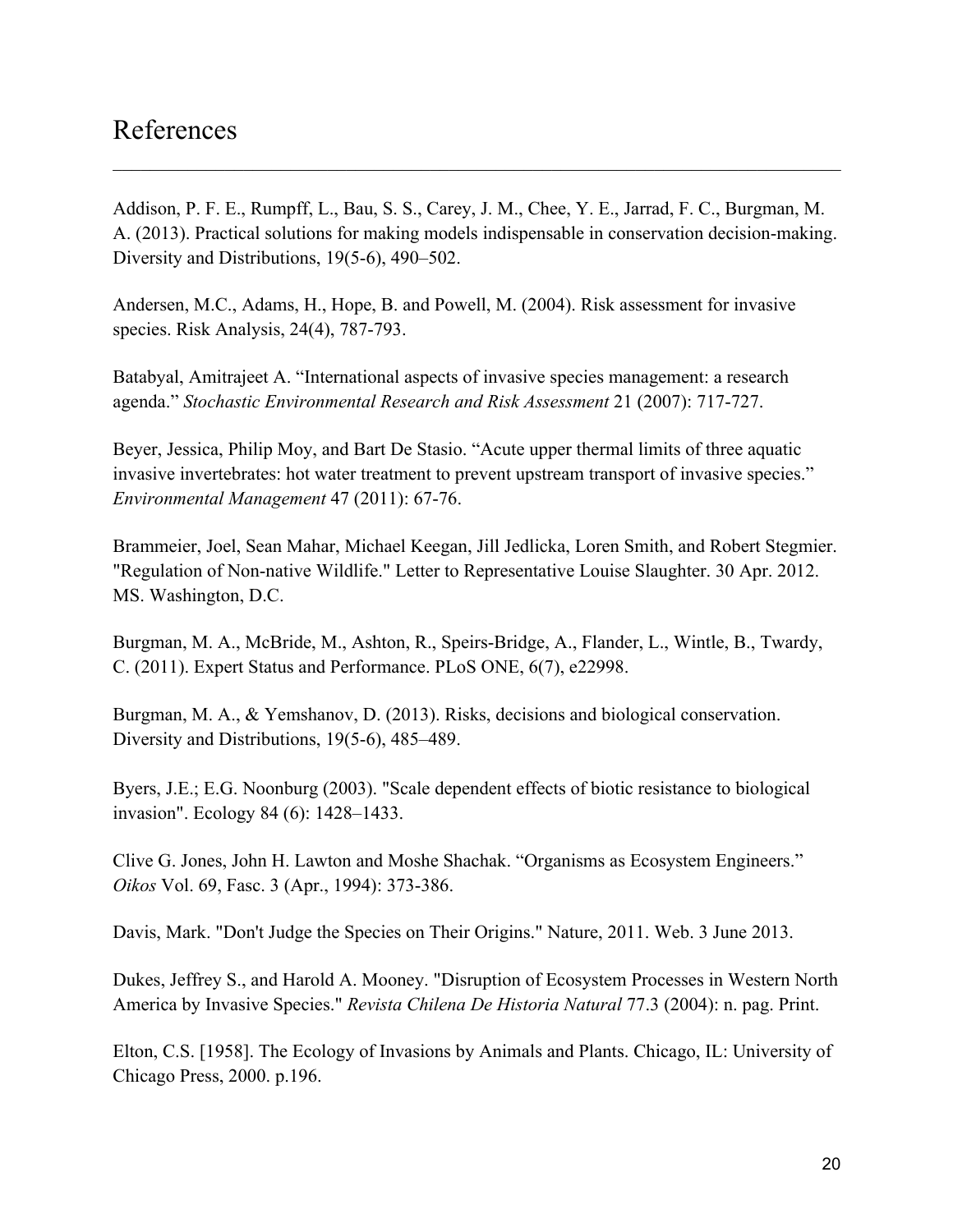Forseth, Irwin N., and Anne F. Innis. "Kudzu (Pueraria montana): history, physiology, and ecology combine to make a major ecosystem threat." *Critical reviews in plant sciences* 23.5 (2004): 401-413.

Fowler, A., D. Lodge, and J. Hsia. 2007. Failure of the Lacey Act to protect U.S. ecosystems against animal invasions. Frontiers in Ecology and the Environment. In press.

Hager, Heather A., and Karen D. McCoy. "The Implications of Accepting Untested Hypotheses: A Review of the Effects of Purple Loosestrife (Lythrum Salicaria) in North America." Biodiversity and Conservation 7 (1998): 1069-079. Google Scholar. Web. 17 July 2013.

Hampton, Jordan O., Peter B. S. Spencer, Deryn L. Alpers, Laurie E. Twigg, Andrew P. Woolnough, Jeff Doust, Tony Higgs, and John Pluske. "Molecular Techniques, Wildlife Management and the Importance of Genetic Population Structure and Dispersal: A Case Study with Feral Pigs." *Journal of Applied Ecology* 41.4 (2004): 735-43. Web.

Hulme, Philip E. "Trade, Transport and Trouble: Managing Invasive Species Pathways in an Era of Globalization." *Journal of Applied Ecology* 46.1 (2009): 10-18. Print.

"H.R. 996: Invasive Fish and Wildlife Prevention Act." *GovTrack.us*. Civic Impulse LLC, Mar. 2013. Web. 31 July 2013.

"H.R. 996, The Invasive Fish and Wildlife Prevention Act." *USARK*. N.p., n.d. Web. 04 June 2013.

Invasive Fish and Wildlife Prevention Act, H.R. H.R. 996, 113th Cong., Congressional Record (2013). Print.

"Invasive Species Solutions." *National Environmental Coalition on Invasive Species*. 2013. Web. 31 July 2013.

Jenkins, Peter T., Kristen Genovese, and Heidi Ruffler. Broken Screens: The Regulation of Live Animal Imports in the United States. Washington, D.C.: Defenders of Wildlife, 2007. Print.

Kareiva, Peter. "Invasive Species: Guilty Until Proven Innocent?" *Conservancy Talk*. Nature, 7 June 2011. Web. 03 June 2013.

Keller, R.P., Lodge, D.M. and Finnoff, D.C. (2007). Risk assessment for invasive species produces net bioeconomic benefits. Proceedings of the National Academy of Sciences of the United States of America, 104(1), 203-207.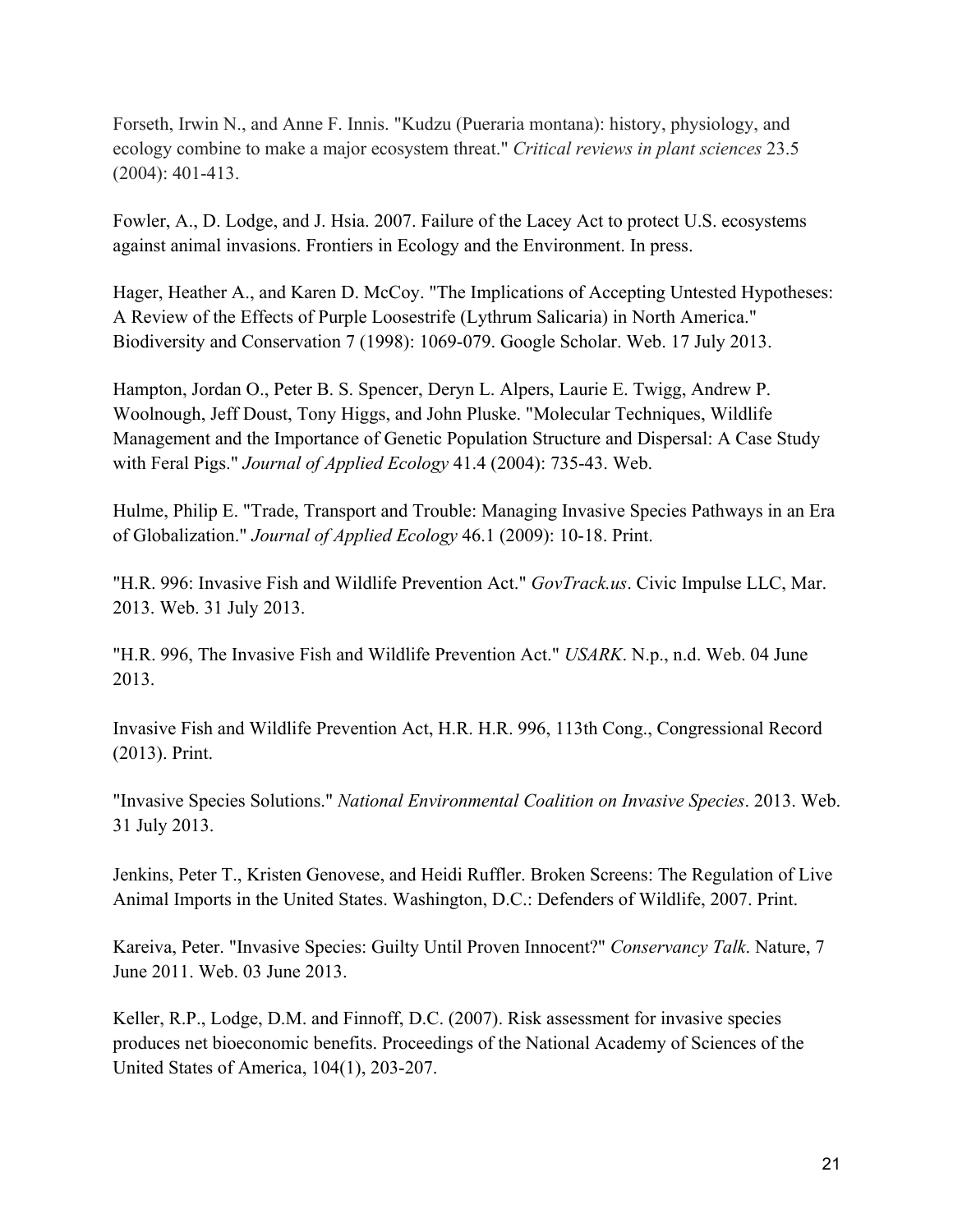"Keystone Species." National Geographic Education. National Geographic, n.d. Web. 24 July 2013.

Kolar, C.S.; D.M. Lodge (2001). "Progress in invasion biology: predicting invaders". Trends in Ecology & Evolution 16 (4): 199–204.

Kroeger, Timm. "Economic Impacts of Live Wild Animal Imports in the United States."Defenders of Wildlife (2007): 1-58. Print.

Livingston, Michael, and Craig Osteen. "Integrating Invasive Species Prevention and Control Policies." United States Department of Agriculture Economic Research Service, n.d. Web.

Mastroianni, Brian. "Tamarisk Eradication Halted to Protect Endangered Bird."CBSNews. CBS Interactive, n.d. Web. 08 June 2013.

Murrill, W. A. "Chestnut Blight." *Journal of the New york Botanical Garden* 7.8 (1906) Print.

National Academy of Sciences, Board on Agriculture and Natural Resources. 2005. Animal Health at the Crossroads: Preventing, Detecting, and Diagnosing Animal Diseases. National Academies Press; Washington, DC. Reuters. 2007. Petsmart Inc. PETM.O (NASDAQ) – Ratios.

Nelson, D.W., Michael R. Crossland, and Richard Shine. "Behavioural responses of native predators to an invasive toxic prey species." *Austral Ecology* 36 (2011): 605-611.

Pimentel, David, Rodolfo Zuniga, and Doug Morrison. "Update on the Environmental and Economic Costs Associated with Alien-invasive Species in the United States." *Ecological Economics* 52.3 (2005): 273-88. Print.

PR Newswire. *Proposed Legislation Would Strengthen Protections Against Invasive Animal Species*. *The Wall Street Journal*. Dow Jones & Company, 7 June 2013. Web.

Raissa, Mark. "Invasive Species." *Natural Resources Conservation Service* 39 (2006): 1-14. Gordon, Doria R. "Effects of Invasive, Non-Indigenous Plant Species on Ecosystem Processes: Lessons from Florida." *Ecological Applications* 8.4 (1998): 975-89. Print.

"Rapid Response Plan for The Northern Snakehead in Massachusetts." N.p., n.d. Web.

Reed, Robert N., John D. Wilson, Gordon H. Rodda, and Michael E. Dorcas. "Ecological correlates of invasion impact for Burmese pythons in Florida." *Integrative Zoology* 7 (2012): 254-270. "Zebra Mussels." *Scholastic News* 71 (2009): 5.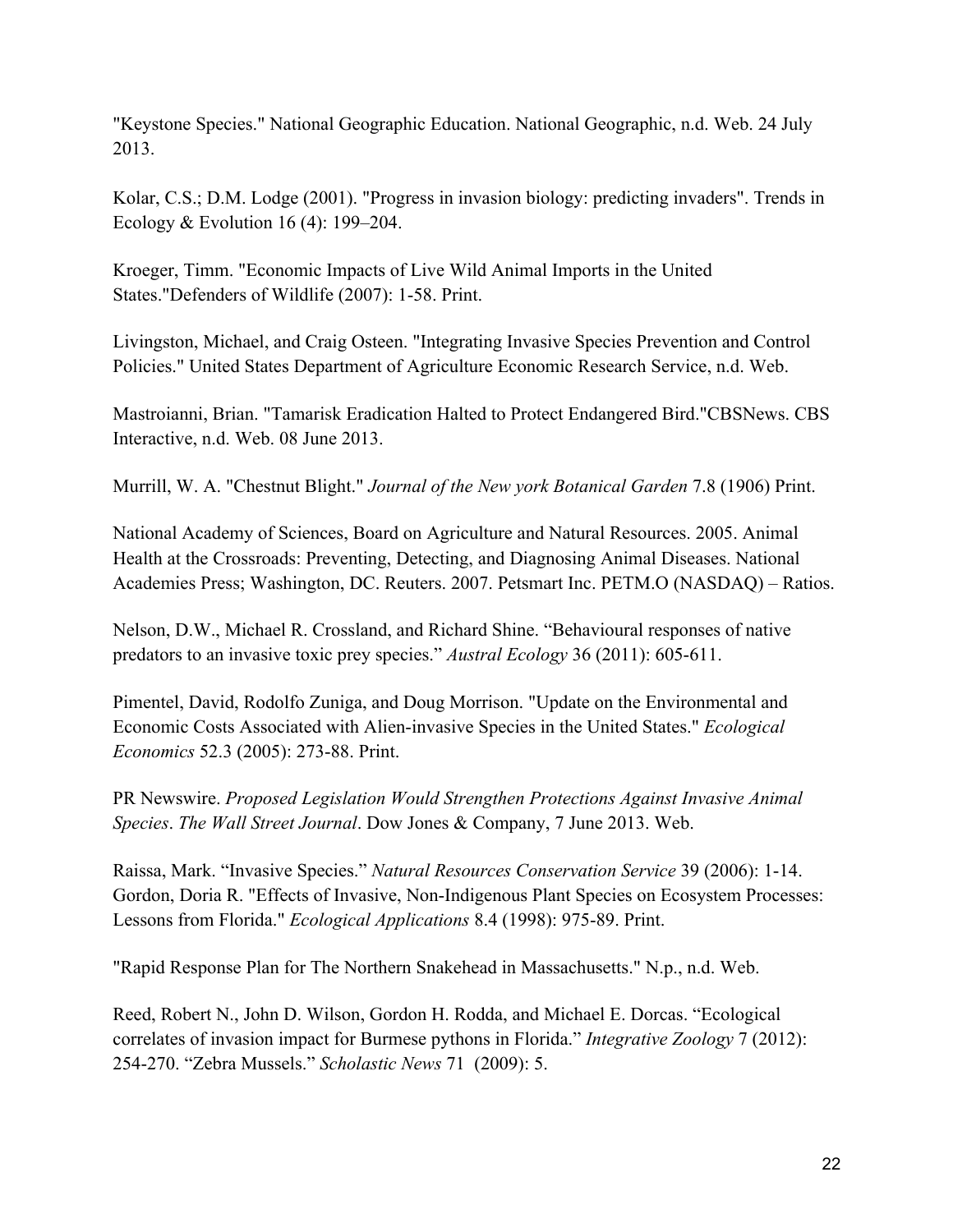Roemer, Gary W., C. J. Donlan, and Franck Courchamp. "Golden Eagles, Feral Pigs, and Insular Carnivores: How Exotic Species Turn Native Predators into Prey." *PNAS* 99.2 (2002): 791-96. *Google Scholar*. Web. 5 June 2013.

Schwartz, Michael, Gordon Luikart, and Robin Waples. "Genetic Monitoring as a Promising Tool for Conservation and Management." Trends in Ecology and Evolution. Northern Arizona University (2007) Web. 24 July 2013.

Senator Gillibrand Announces Bill to Prevent Future Invasive Species . (2013, June 7). *National Environmental Coalition on Invasive Species (NECIS)*. Press Release. Web.

"Slaughter Introduces Legislation to Curb Invasive Species from Entering U.S."*Congresswomen Louise M. Slaughter*. United States House of Representatives, Mar. 2012. Web.

Stohlgren, T.J.,; D. Binkley, G.W. Chong, M.A. Kalkhan, L.D. Schell, K.A. Bull, Y. Otsuki, G. Newman, M. Bashkin, and Y. Son (1999). "Exotic plant species invade hot spots of native plant diversity". Ecological Monographs 69: 25–46.

United States. Fish and Wildlife Service. Department of the Interior. The Cost of Invasive Species. N.p.: Fws.gov, 2012. Print.

USARK. "H.R. 996, The Invasive Fish and Wildlife Prevention Act." N.p., n.d. Web. 21 June 2013.

USDA. Animal and Plant Health Inspection Service (APHIS). 2005. Nutria. Factsheet. USDA APHIS Wildlife Services. October 2005. Web.

USEPA. (1998). Guidelines for Ecological Risk Assessment (Report No. EPA/630/R-95/ 002F). Washington, DC: Risk Assessment Forum.

"Using Genetic Research to Inform Imperiled and Invasive Species Management." U.S Geological Survey. U.S Department of the Interior, Sept. 2012. Web.

U.S. Fish and Wildlife Service. "Managing Invasive Plants." FWS.gov. 2009. Web. 25 July 2013.

van Wilgen, N.J., J.R.U. Wilson, J. Elith, B.A. Wintle, and D.M. Richardson. "Alien invaders and reptile traders: what drives the live animal trade in South Africa?" *Animal Conservation* 13 (2009): 24-32.